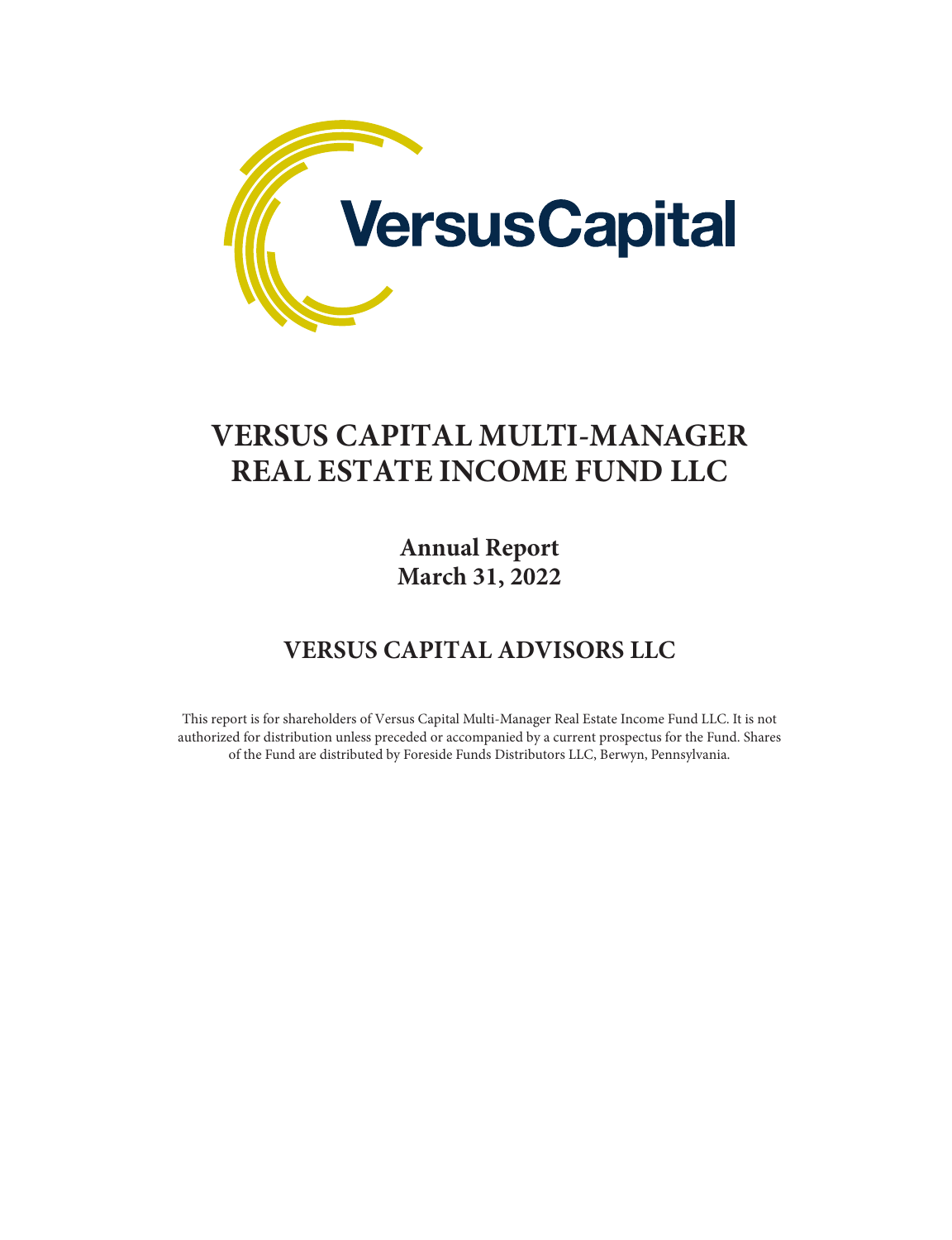# TABLE OF CONTENTS

Economic and market conditions change frequently. There is no assurance that the trends described in this report will continue or commence.

#### Privacy Notice

This notice describes the Fund's privacy policy. The Fund is committed to protecting the personal information that it collects about individuals who are prospective, former or current investors. The Fund collects personal information ("Personal Information") for business purposes, such as to process requests and transactions, to maintain accounts, and to provide customer service. Personal Information is obtained from the following sources:

- Investor applications and other forms, which may include your name(s), address, social security number or tax identification number;
- Written and electronic correspondence, including telephone contacts; and
- Transaction history, including information about the Fund's transactions and balances in your accounts with the Fund or its affiliates or other holdings of the Fund and any affiliation with the Adviser and its subsidiaries.

The Fund limits access to Personal Information to those employees and service providers who need to know that information for business purposes. Employees are required to maintain and protect the confidentiality of Personal Information. The Adviser, on behalf of the Fund, maintains written policies and procedures that address physical, electronic and administrative safeguards designed to protect Personal Information.

The Fund may share Personal Information described above with the Adviser and its various other affiliates or service providers for business purposes, such as to facilitate the servicing of accounts. The Fund may share the Personal Information described above for business purposes with a non-affiliated third party only as authorized by exceptions to Regulation S-P's opt-out requirements, for example, if it is necessary to effect, administer, or enforce a transaction that an investor requests or authorizes; (ii) in connection with processing or servicing a financial product or service an investor requests or authorizes; and (iii) in connection with maintaining or servicing the investor's account with the Fund. The Fund also may disclose Personal Information to regulatory authorities or otherwise as permitted by law. The Fund endeavors to keep its customer files complete and accurate. The Fund should be notified if any information needs to be corrected or updated.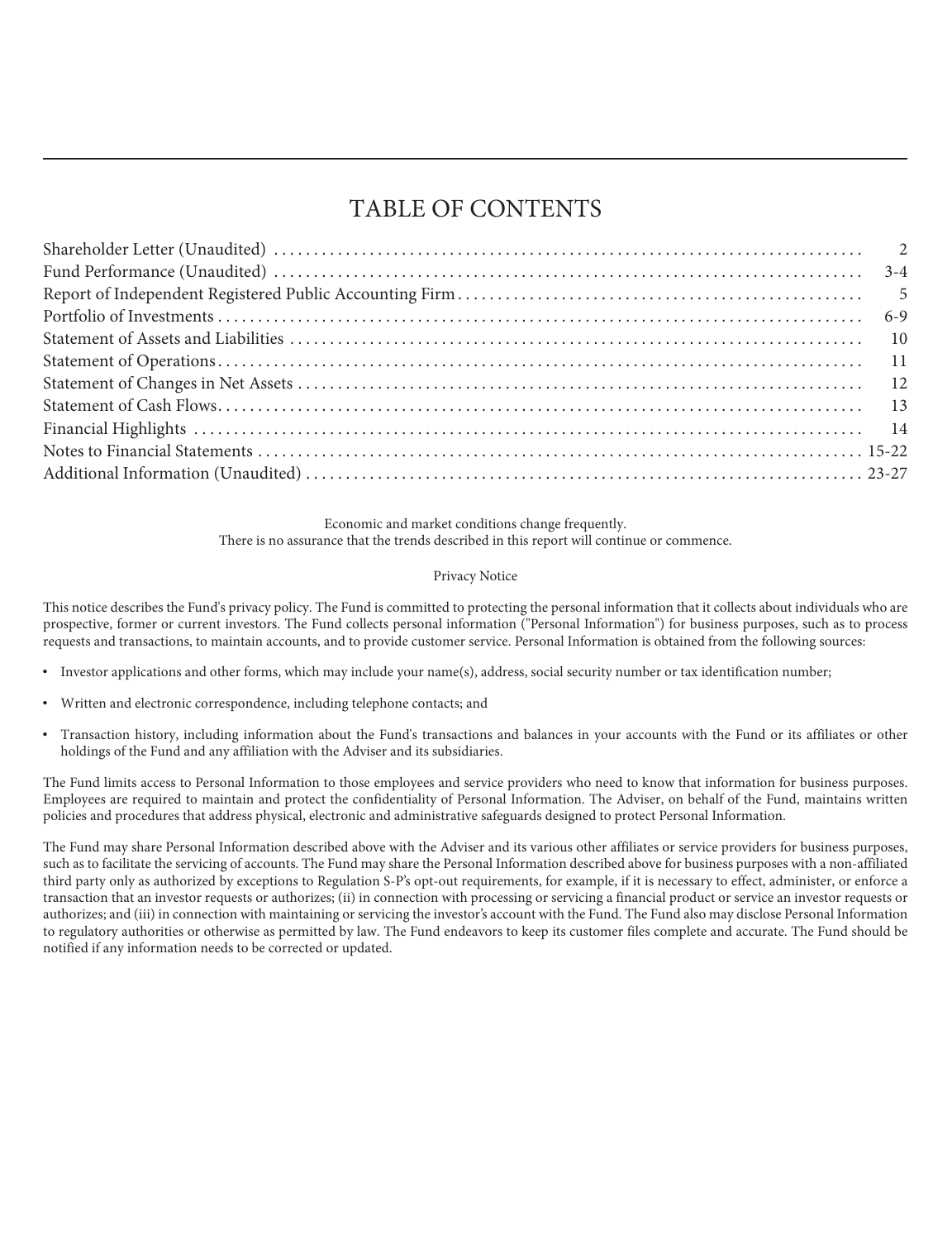# <span id="page-2-0"></span>**VERSUS CAPITAL MULTI-MANAGER REAL ESTATE INCOME FUND LLC Shareholder Letter March 31, 2022 (Unaudited)**

#### Dear Shareholders,

As always, we are grateful for the trust you place in us and greatly appreciate the privilege to invest on your behalf. The twelve month period ended March 31, 2022 (the "Reporting Period") has been an unusually positive period for real estate and real assets investments. The U.S. economy experienced a historically strong rebound as we saw U.S. real gross domestic product increase at a rate of nearly 6.0% in 2021. The strong economic growth was supported by strong labor markets, consumer spending and private investments.

In the years leading up to the pandemic, the real estate market was fundamentally sound and generally had positive supply and demand balances. These measures were consistent across sectors as demonstrated by low vacancy rates and solid rental growth rates. However, when major economies shut down to combat the pandemic, it placed a severe amount of stress on the demand for space and there was a significant acceleration of existing structural trends in real estate markets. Property sectors including office, retail and hotel sectors experienced strong headwinds, while other sectors such as industrial, life sciences, self-storage and multifamily benefited.

The Fund's property sector and geographically diverse portfolio of institutional quality assets proved resilient throughout the pandemic, helping to limit downside and maintain weighted average occupancy in the mid-90% range during the Reporting Period. The industrial sector was the strongest performer within the real estate markets, and the VCMIX portfolio benefited from significant appreciation in that sector over the last Reporting Period. U.S. industrial market vacancy rates declined to just over 3%, which is the lowest level on record, and rent growth rose to the highest pace in over 20 years. The multifamily sector was another area that saw significant appreciation over the Reporting Period. In the U.S., multifamily vacancy rates declined to historic lows – nearly 2.0% below pre-pandemic levels. These two sectors were the largest drivers of return in the VCMIX portfolio over the Reporting Period.

While the trends for industrial, multifamily and life sciences were very strong, certain sub-sectors including office, retail and hospitality faced more headwinds during the Reporting Period because of the pandemic. However, we have seen positive trends that we believe will help office and retail recover. Specifically, office vacancy rates declined in the second half of 2021 after rising for six consecutive quarters. On the retail side, leasing activity continued to gain steam in 2021 with net absorption showing the highest numbers since 2017. In addition, in-person shopping increased nearly 20% for retail and food services sales year-over-year.

We have continued to allocate VCMIX capital into funds we believe have the potential to generate attractive risk-adjusted returns by focusing on stable, high-quality cash flows and long-term asset appreciation. As of March 31, 2022, the Fund provided our investors exposure to over \$160 billion of high-quality commercial real estate assets spread across over 1,700 distinct investments.

Demand for owning real estate was strong in 2021, and we have continued to witness significant investor appetite for deploying capital into the real estate asset class. 2021 was a record-breaking year for real estate investment sales with over \$800 billion in transactions completed, up nearly 90% year-overyear and driven largely by the multifamily and industrial sectors.

VCMIX concluded its fiscal year March 31, 2022 with record performance for the Fund, generating a 21.04% return over the trailing twelve-month period. Over the medium term through March 31, 2022, the Fund has produced three and five-year annualized returns of 8.56% and 7.48%, respectively. The Fund will reach its ten-year track record in the summer of 2022, and through March 31, 2022 has delivered a since-inception annualized return of 7.26%. The Fund's inception date is July 9, 2012. By comparison, the S&P Real Assets Index returns over the one-year, annualized three-year, five-year, and since VCMIX inception periods, were 13.03%, 7.71%, 6.73%, and 5.21%, respectively. In our opinion, the Fund has performed admirably relative to its benchmark over multiple periods and produced attractive, consistent risk-adjusted returns.

**Performance Disclosure:** *Quoted performance is net of all fees and expenses. Past performance does not guarantee future results. The performance data quoted represents past performance and future returns may be lower or higher. Total return figures include change in share price, reinvestment of dividends and capital gains. The investment return and principal value will fluctuate so that an investor's shares, when redeemed, may be worth more or less than the original cost and current performance may be lower or higher than the performance quoted. Performance data current to the most recent month end may be obtained by calling 877-200-1878.*

With a track record approaching ten years and a proven ability to successfully navigate a significant downturn in the economy and financial markets, we think the case for investing in institutional private real estate funds and customized public real estate securities portfolios has continued to strengthen.

In closing, on behalf of myself and our employees, our best wishes to you and your loved ones for good health and safety. We consider it a privilege to invest on your behalf. Thank you for your continued partnership.

Sincerely,

Mark Quam Chief Executive Officer Versus Capital Advisors LLC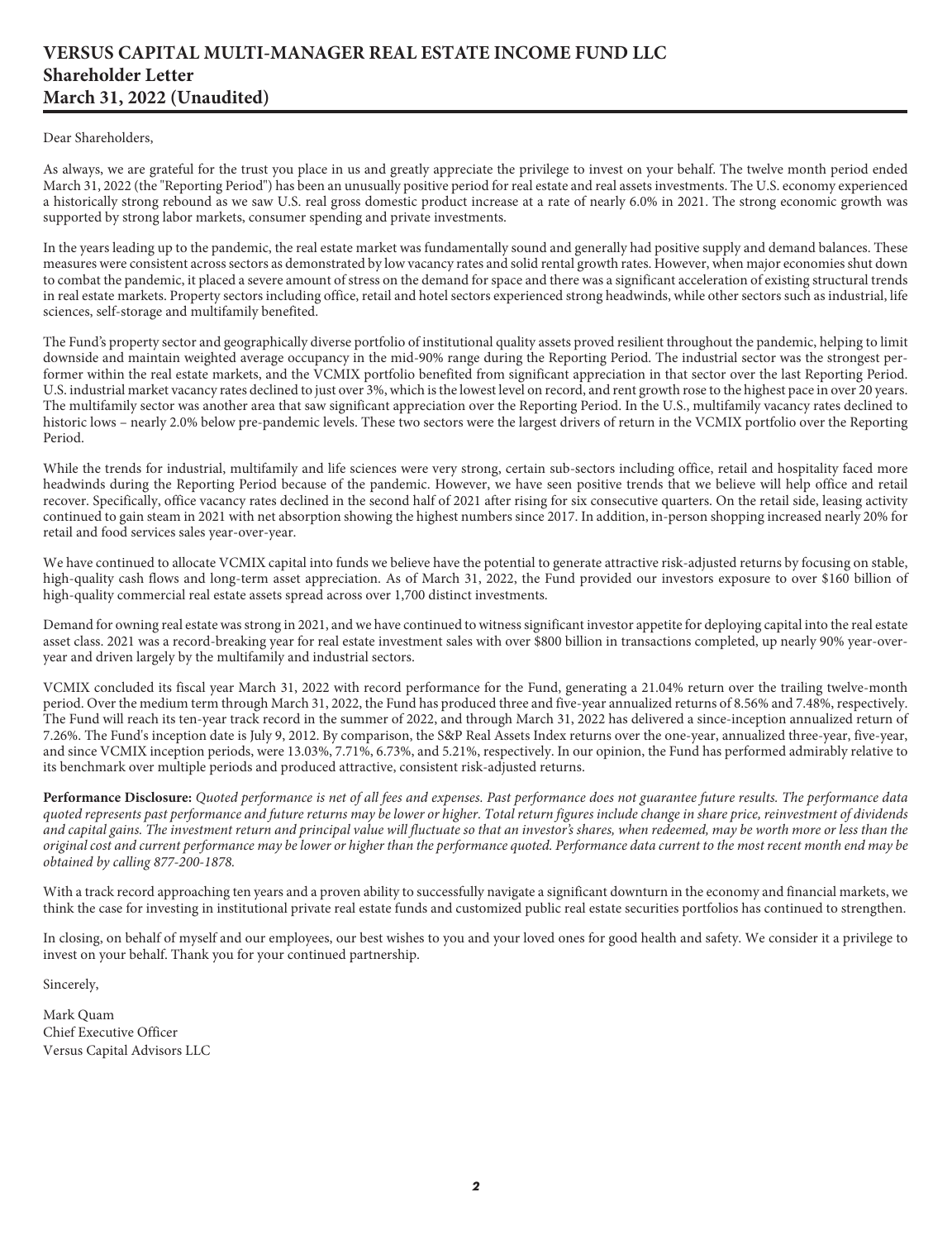# <span id="page-3-0"></span>**VERSUS CAPITAL MULTI-MANAGER REAL ESTATE INCOME FUND LLC Fund Performance March 31, 2022 (Unaudited)**

## **Average Annual Total Returns**(a) for the periods ended March 31, 2022

|                                                                         |              |        | Since<br>Inception      |
|-------------------------------------------------------------------------|--------------|--------|-------------------------|
|                                                                         | 1 Year       | 5 Year | $($ July 9, 2012)       |
| Versus Capital Multi-Manager Real Estate Income Fund LLC <sup>(b)</sup> | 21.04% 7.48% |        | 7.26%                   |
| S&P Real Assets Index <sup>(c)</sup>                                    | 13.03% 6.73% |        | $5.21\%$ <sup>(d)</sup> |

#### **Growth of \$10,000** for periods ended March 31, 2022 $(a)$ ,  $(b)$

This graph shows the change in value of a hypothetical investment of \$10,000 in the Fund made on July 9, 2012 (inception date of the Fund) for the years indicated. For comparison, the same investment is shown in the indicated index.



<sup>(</sup>a) Past performance is not indicative of future results. Current performance may be lower or higher than performance in historical periods.

<sup>(</sup>b) Total return is calculated using the net asset value of the Fund on the beginning and ending date of each period reported. Dividends and distributions are assumed, for purposes of this calculation, to be reinvested at the Fund's net asset value. Returns are not annualized for periods of less than one year. Brokerage commissions that a shareholder may pay are not reflected. Total return does not reflect the deduction of taxes that a shareholder may pay on Fund distributions or the repurchase of Fund shares. The Fund's gross expense ratio as of its Prospectus dated July 29, 2021 was 1.25%.

<sup>(</sup>c) The index is unmanaged and is not available for direct investment. Its performance does not reflect the expenses associated with the active management of a portfolio.

<sup>(</sup>d) Represents the average annual return of the index from the Fund's inception date.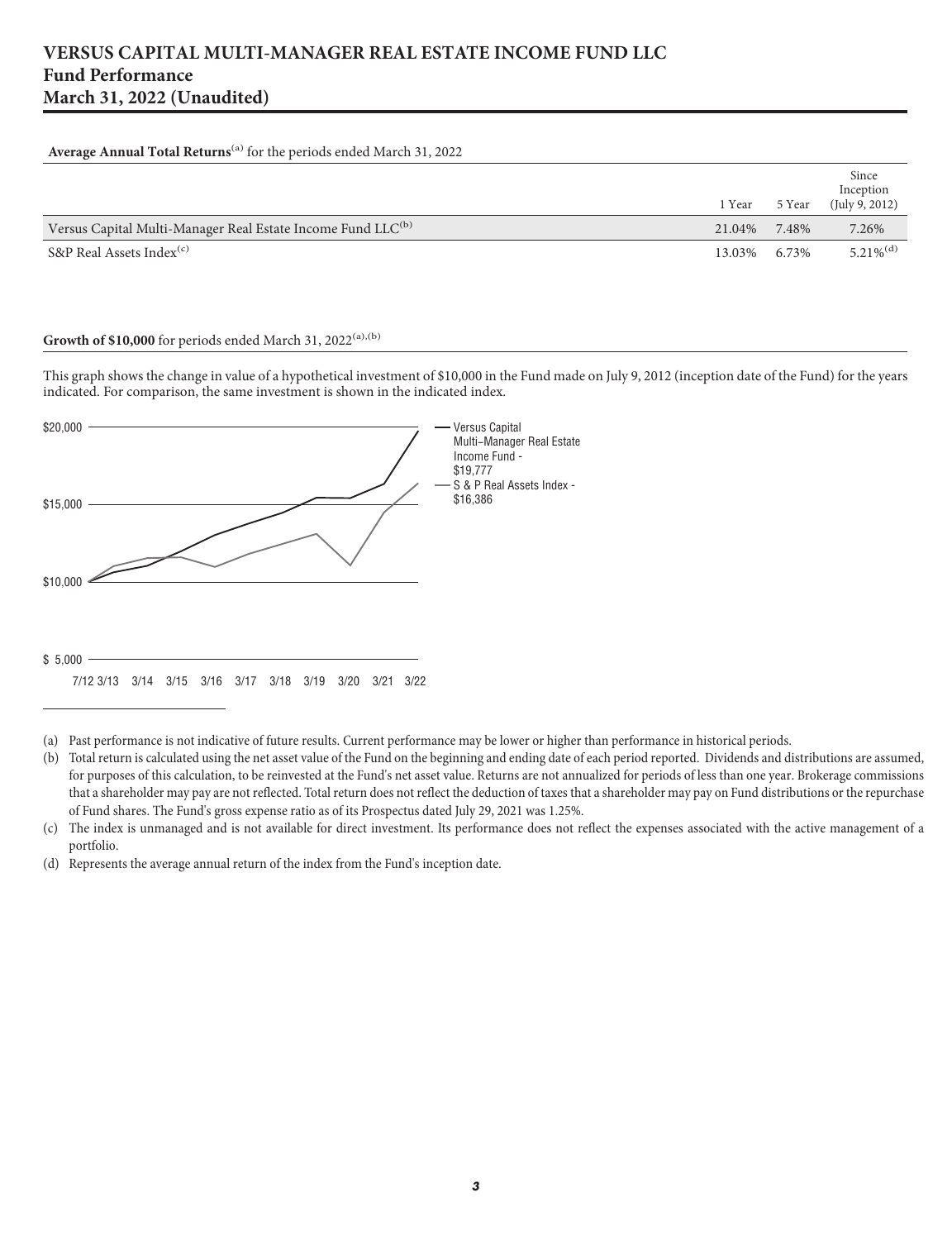# **VERSUS CAPITAL MULTI-MANAGER REAL ESTATE INCOME FUND LLC Fund Performance March 31, 2022 (Unaudited) (continued)**

#### Definitions & Index Descriptions

S&P Real Assets Index is an unmanaged index designed to measure global property, infrastructure, commodities, and inflation-linked bonds using liquid and investable component indices that track public equities, fixed income, and futures. It is not possible to invest directly in an index.

Cash Flow is remaining profits after collecting all rents and income, paying all operating expenses, and setting aside cash reserves for future repairs.

**An investment in the Fund is subject to a high degree of risk. These risks include, but are not limited to, the following**: Real estate entails special risks, including tenant default, environmental problems, and adverse changes in local economies. The yield from an underlying investment fund could be significantly reduced if it fails to qualify as a REIT (real estate investment trust) for tax purposes. The Fund is "non-diversified" under the Investment Company Act of 1940. Changes in the market value of a single holding may cause greater fluctuation in the Fund's net asset value than in a "diversified" fund. The Fund is not intended as a complete investment program but instead as a way to help investors diversify into real estate. Diversification does not ensure a profit or guarantee against a loss. A multi-manager strategy involves certain risks. For example, it is possible that some Investment Managers may take similar market positions, thereby interfering with the Fund's investment goal. The Fund and underlying Investment Managers may borrow as an investment strategy, up to one third of the Fund's gross asset value. Borrowing presents opportunities to increase the Fund's return, but potentially increases the losses as well. The Adviser and Investment Managers manage portfolios for themselves and other clients. A conflict of interest between the Fund and these other parties may arise which could disadvantage the Fund. For example, a suitable but limited investment opportunity might be allocated to another client rather than to the Fund. The Fund does not intend to list its Shares on any securities exchange during the offering period, and a secondary market in the Shares is not expected to develop. There is no guarantee that shareholders will be able to sell all of their tendered shares during a quarterly repurchase offer. An investment is not suitable for investors that require liquidity, other than through the Fund's repurchase policy. You should not expect to be able to sell your Shares other than through the Fund's repurchase policy, regardless of how the Fund performs.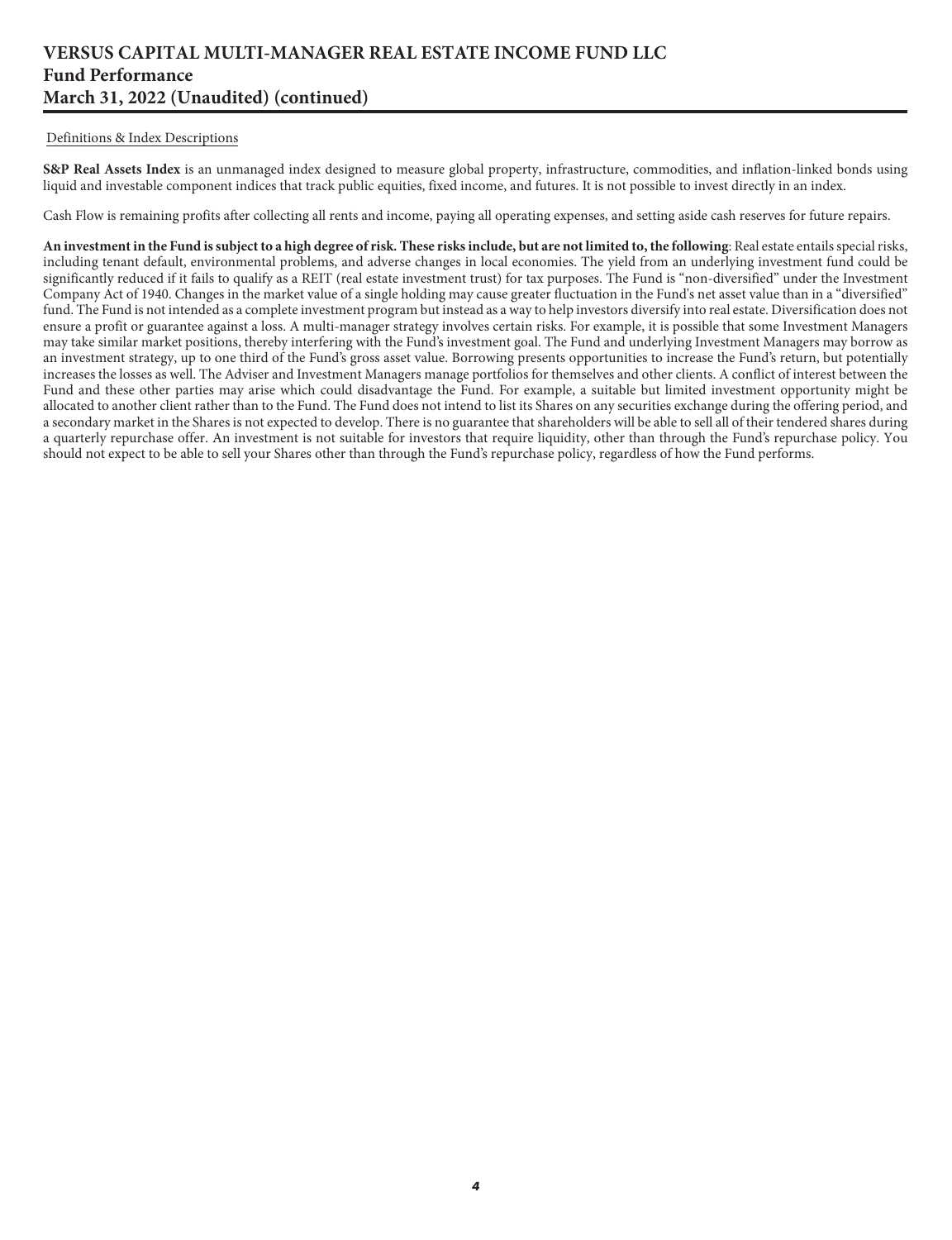# **REPORT OF INDEPENDENT REGISTERED PUBLIC ACCOUNTING FIRM**

<span id="page-5-0"></span>Board of Directors and Shareholders **Versus Capital Multi-Manager Real Estate Income Fund LLC**

#### **Opinion on the financial statements**

We have audited the accompanying statement of assets and liabilities of Versus Capital Multi-Manager Real Estate Income Fund LLC (the "Fund"), including the portfolio of investments, as of March 31, 2022, and the related statements of operations and cash flows for the year then ended, the statements of changes in net assets for each of the two years in the period then ended, and the financial highlights for each of the five years in the period then ended, and the related notes (collectively referred to as the "financial statements"). In our opinion, the financial statements present fairly, in all material respects, the financial position of the Fund as of March 31, 2022, and the results of its operations and its cash flows for the year then ended, the changes in its net assets for each of the two years in the period then ended, and its financial highlights for each of the five years in the period then ended, in conformity with accounting principles generally accepted in the United States of America.

#### **Basis for opinion**

These financial statements are the responsibility of the Fund's management. Our responsibility is to express an opinion on the Fund's financial statements based on our audits. We are a public accounting firm registered with the Public Company Accounting Oversight Board (United States) ("PCAOB") and are required to be independent with respect to the Fund in accordance with the U.S. federal securities laws and the applicable rules and regulations of the Securities and Exchange Commission and the PCAOB

We conducted our audits in accordance with the standards of the PCAOB. Those standards require that we plan and perform the audit to obtain reasonable assurance about whether the financial statements are free of material misstatement, whether due to error or fraud. The Fund is not required to have, nor were we engaged to perform, an audit of its internal control over financial reporting. As part of our audits we are required to obtain an understanding of internal control over financial reporting but not for the purpose of expressing an opinion on the effectiveness of the Fund's internal control over financial reporting. Accordingly, we express no such opinion

Our audits included performing procedures to assess the risks of material misstatement of the financial statements, whether due to error or fraud, and performing procedures that respond to those risks. Such procedures included examining, on a test basis, evidence regarding the amounts and disclosures in the financial statements. Our procedures included confirmation of securities owned as of March 31, 2022, by correspondence with custodian, underlying fund managers and brokers, or by other appropriate auditing procedures where replies from brokers were not received. Our audits also included evaluating the accounting principles used and significant estimates made by management, as well as evaluating the overall presentation of the financial statements. We believe that our audits provide a reasonable basis for our opinion.

#### /s/ GRANT THORNTON LLP

We have served as the Fund's auditor of one or more investment companies in the Fund's investment company group since 2011.

Chicago, Illinois May 27, 2022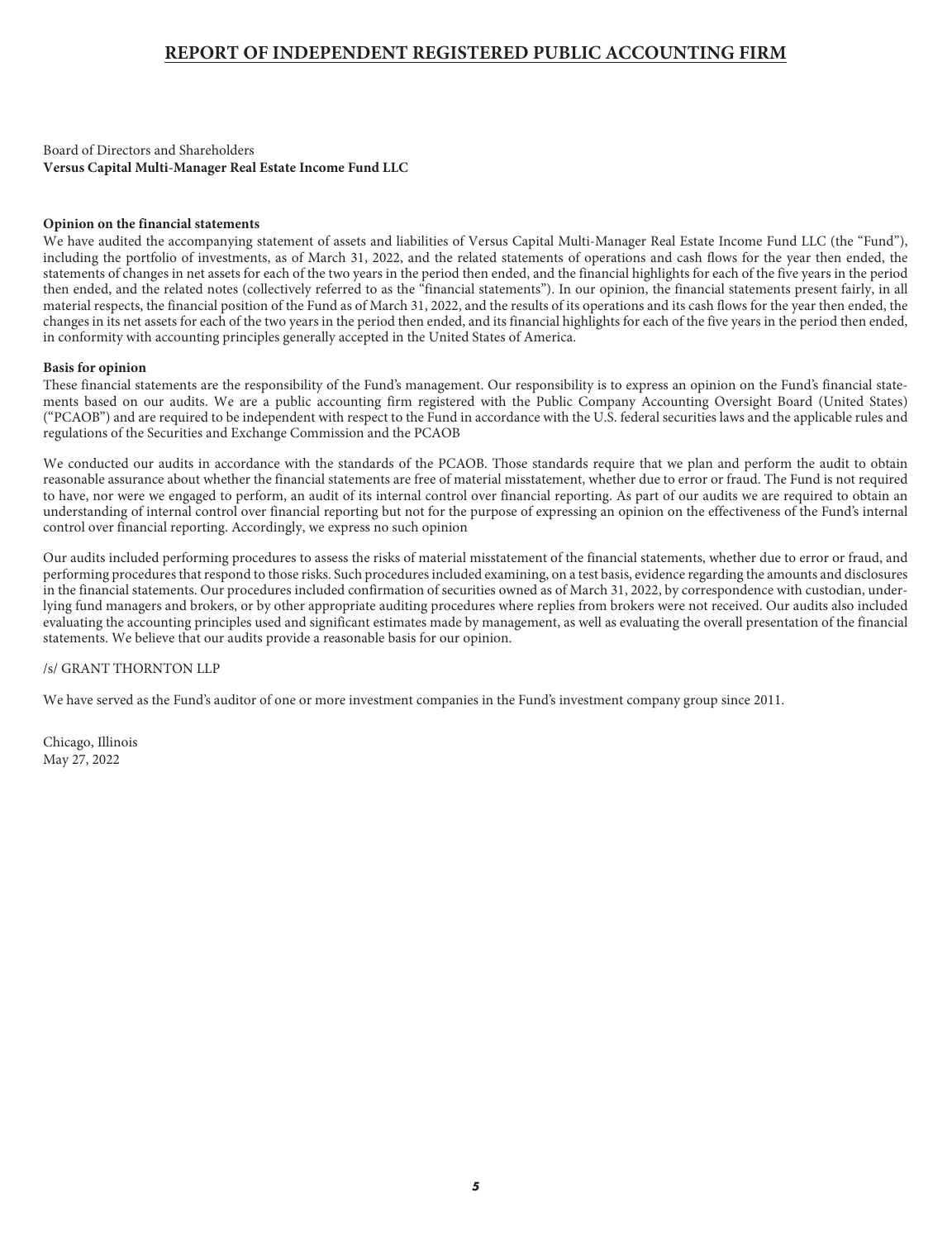# <span id="page-6-0"></span>**VERSUS CAPITAL MULTI-MANAGER REAL ESTATE INCOME FUND LLC**

# **Portfolio of Investments – March 31, 2022**

| Shares                   |                                                       | Value                   |
|--------------------------|-------------------------------------------------------|-------------------------|
|                          | Private Investment Funds(a) - 77.2%                   |                         |
|                          | Diversified - 77.2%                                   |                         |
| 103,618                  |                                                       | 131,921,616<br>\$       |
|                          | AEW Value Investors US LP(b)(c)(d)                    | 100,587,444             |
| 72,560                   | Barings European Core Property Fund                   | 99,897,361              |
| 122,982,873              | CBRE U.S. Core Partners LP                            | 246,519,169             |
| 11,725,745               | CBRE U.S. Logistics Partners LP                       | 14,871,762              |
| 89,172                   | Clarion Gables Multifamily Trust LP                   | 163,644,402             |
| 127,263                  | Clarion Lion Properties Fund LP                       | 245,688,024             |
| 18,326                   |                                                       | 23,057,812              |
| $\overline{\phantom{0}}$ | GWL U.S. Property Fund LP(e)(f)                       | 159,144,867             |
| 79,032                   | Harrison Street Core Property Fund                    | 121,423,998             |
| 99,046                   | Heitman America Real Estate LP                        | 150,355,681             |
| 144,358                  | Heitman Core Real Estate Debt Income Trust LP(e)      | 145,139,154             |
| 1,060                    | Invesco Core Real Estate USA LP                       | 240,625,494             |
| 1,049,052                | Invesco Real Estate Asia Fund(e)                      | 152,039,042             |
| 19,839                   | LaSalle Property Fund LP                              |                         |
| 1,422                    |                                                       | 41,441,777<br>2,970,422 |
| 969,603                  | RREEF America REIT II, Inc                            | 153,304,977             |
| 34,640                   | TA Realty Core Property Fund, LP                      | 53,556,908              |
| 2,610                    | Trumbull Property Fund LP                             | 30,393,457              |
| 2,801                    | Trumbull Property Income Fund, LP                     | 39,931,938              |
| $\overline{\phantom{0}}$ | US Government Building Open-End Feeder, LP(g)         | 72,180,112              |
| $\overline{\phantom{0}}$ | USGBF Alpha Feeder LP(d)(h)                           | 18,522,000              |
| 54,495                   | Walton Street Real Estate Core-Plus Fund, LP          | 72,507,706              |
|                          | Total Private Investment Funds                        | 2,479,725,123           |
|                          | (Cost \$2,012,002,685)                                |                         |
|                          |                                                       |                         |
| Rights - $0.0\%$         |                                                       |                         |
|                          | Real Estate Operation/Development - 0.0%              |                         |
| 250,299                  |                                                       | 9,739                   |
|                          |                                                       | 9,739                   |
|                          | (Cost \$0)                                            |                         |
| Common Stocks - 12.1%    |                                                       |                         |
|                          | <b>Apartments/Single Family Residential - 2.2%</b>    |                         |
| 308,972                  | American Homes 4 Rent, Class A Shares, REIT           | 12,368,149              |
| 159,949                  | Apartment Income REIT Corp                            | 8,550,874               |
| 48,690                   | AvalonBay Communities, Inc., REIT                     | 12,093,135              |
| 23,782                   | Camden Property Trust, REIT                           | 3,952,568               |
| 488                      | Daiwa House REIT Investment Corp. (Japan)             | 1,315,652               |
| 101,774                  | Equity Residential, REIT                              | 9,151,518               |
| 11,795                   | Essex Property Trust, Inc., REIT                      | 4,074,937               |
| 229,230                  | Independence Realty Trust, Inc., REIT                 | 6,060,841               |
| 267,536                  |                                                       | 10,749,597              |
| 80,036                   | STORE Capital Corp., REIT                             | 2,339,452               |
|                          |                                                       | 70,656,723              |
|                          | Diversified - 2.4%                                    |                         |
| 375                      | Activia Properties, Inc., REIT (Japan)                | 1,307,333               |
| 12,496                   |                                                       | 3,139,245               |
| 175,975<br>86,457        | Broadstone Net Lease, Inc., REIT                      | 643,950                 |
| 61,769                   | Charter Hall Group, REIT (Australia)                  | 1,883,033<br>750,639    |
|                          |                                                       |                         |
| 467,080                  | Cromwell European Real Estate Investment Trust, REIT  | 1,178,093               |
| 1,786,480                | Digital Core REIT Management Pte, Ltd. (Singapore)(i) | 1,982,993               |
| 34,658                   | Digital Realty Trust, Inc., REIT                      | 4,914,504               |
| 18,950                   |                                                       | 1,411,965               |
| 26,493                   |                                                       | 19,647,739              |
|                          |                                                       |                         |

| <b>Shares</b> |                                                         | Value           |
|---------------|---------------------------------------------------------|-----------------|
|               | Diversified - (continued)                               |                 |
| 93,534        |                                                         | \$<br>1,381,193 |
| 11,350        |                                                         | 1,430,421       |
| 213,776       | Ingenia Communities Group, REIT (Australia)             | 807,047         |
| 81,819        | InvenTrust Properties Corp., REIT                       | 2,518,389       |
| 792,425       | Irongate Group, REIT (Australia)                        | 1,130,465       |
| 1,244,419     | Life Science PLC, REIT (United Kingdom)(i)              | 1,634,731       |
| 220,444       | LXP Industrial Trust, REIT                              | 3,460,971       |
| 208,978       | Merlin Properties Socimi SA, REIT (Spain)               | 2,443,200       |
| 32,391        | Minto Apartment Real Estate Investment Trust, 144A,     | 556,281         |
| 162,800       | Mitsubishi Estate Co., Ltd. (Japan)                     | 2,424,167       |
| 626           | Mori Hills REIT Investment Corp. (Japan)                | 775,472         |
| 37,777        | NSI NV, REIT (Netherlands)                              | 1,659,369       |
| 21,643        | Persimmon, PLC (United Kingdom)                         | 606,900         |
| 978,198       | Qualitas, Ltd. (Australia)(i)                           | 1,660,982       |
| 3,338         | Sekisui House Reit, Inc., REIT (Japan)                  | 2,208,366       |
| 170,722       | VICI Properties, Inc., REIT                             | 4,858,748       |
| 133,683       |                                                         | 6,231,021       |
| 38,637        | Weyerhaeuser Co., REIT                                  | 1,464,342       |
| 64,673        | Wihlborgs Fastigheter AB (Sweden)                       | 1,352,861       |
|               |                                                         | 76,736,169      |
|               | Health Care - 1.0%                                      |                 |
| 64,120        | Healthcare Trust of America, Inc., Class A Shares, REIT | 2,009,521       |
| 164,296       | HealthCo, REIT (Australia)                              | 237,286         |
| 140,037       | Healthpeak Properties, Inc., REIT                       | 4,807,470       |
| 156,094       | Medical Properties Trust, Inc., REIT                    | 3,299,827       |
| 263,659       | Sabra Health Care REIT, Inc.                            | 3,925,883       |
| 209,128       |                                                         | 12,915,745      |
| 67,260        |                                                         | 6,466,376       |
|               |                                                         | 33,662,108      |
|               | Hotels $-0.6\%$                                         |                 |
| 4,430         | Choice Hotels International, Inc.                       | 627,997         |
| 153,907       | Host Hotels & Resorts, Inc., REIT.                      | 2,990,413       |
| 136,103       | MGM Growth Properties LLC, Class A Shares, REIT         | 5,267,186       |
| 94,279        | Park Hotels & Resorts, Inc., REIT                       | 1,841,269       |
| 228,387       | Sunstone Hotel Investors, Inc., REIT(i)                 | 2,690,399       |
| 30,307        |                                                         | 1,755,987       |
| 147,755       | Xenia Hotels & Resorts, Inc., REIT(i)                   | 2,850,194       |
|               |                                                         | 18,023,445      |
|               | Office Properties - 1.3%                                |                 |
| 71,087        | Alexandria Real Estate Equities, Inc., REIT             | 14,306,259      |
|               | Allied Properties Real Estate Investment Trust. REIT    |                 |
| 37,600        |                                                         | 1,402,462       |
| 18,559        | Boston Properties, Inc., REIT                           | 2,390,399       |
| 261,555       | Brandywine Realty Trust, REIT                           | 3,698,388       |
| 669,900       | Capitaland Investment, Ltd. (Singapore)(i)              | 1,962,857       |
| 490,537       | Centuria Capital Group (Australia)                      | 1,045,739       |
| 106           | Daiwa Office Investment Corp., REIT (Japan)             | 658,039         |
| 226,079       |                                                         | 1,845,409       |
| 108,543       | Douglas Emmett, Inc., REIT                              | 3,627,507       |
| 114,728       | Hudson Pacific Properties, Inc., REIT                   | 3,183,702       |
| 92,748        | Inmobiliaria Colonial Socimi SA, REIT (Spain)           | 845,480         |
| 80,107        | Kilroy Realty Corp., REIT                               | 6, 121, 777     |
|               |                                                         | 41,088,018      |
|               | Real Estate Operation/Development - 0.5%                |                 |
| 223,455       | Aroundtown SA (Luxembourg)                              | 1,276,905       |
| 78,509        |                                                         | 1,938,367       |

99,610 Echo Investment SA (Poland) ........................... 83,577 381,228 Hongkong Land Holdings, Ltd. (Hong Kong) ............ 1,862,643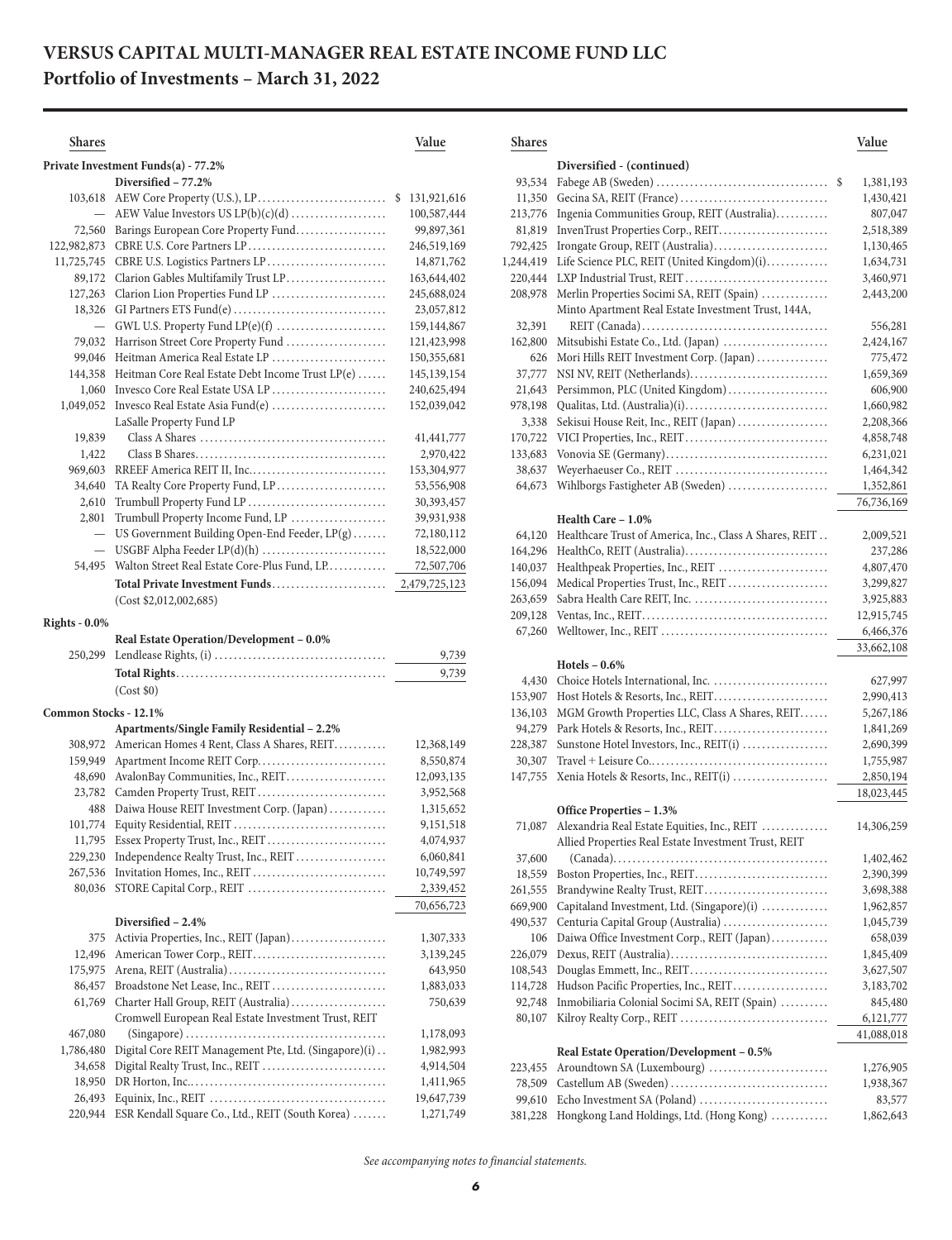# **VERSUS CAPITAL MULTI-MANAGER REAL ESTATE INCOME FUND LLC Portfolio of Investments – March 31, 2022 (continued)**

| Shares            |                                                         | Value                  |
|-------------------|---------------------------------------------------------|------------------------|
|                   | Real Estate Operation/Development - (continued)         |                        |
| 621,100           | Midea Real Estate Holding, Ltd., 144A (China)           | 1,237,965<br>\$        |
| 217,000           | Mitsui Fudosan Co., Ltd. (Japan)                        | 4,644,304              |
| 663,425           | New World Development Co., Ltd. (Hong Kong)             | 2,691,614              |
| 1,599,791         | RAM Essential Services Property Fund (Australia)        | 1,116,038              |
| 622,500           | Zhongliang Holdings Group Co., Ltd. (China)             | 171,652                |
|                   |                                                         | 15,023,065             |
|                   | Regional Malls - 0.4%                                   |                        |
| 41,617            | Klepierre SA, REIT (France)                             | 1,108,015              |
| 232,676           | Macerich Co. (The), REIT                                | 3,639,053              |
| 66,297            | Simon Property Group, Inc., REIT                        | 8,722,033              |
|                   |                                                         | 13,469,101             |
|                   | Residential - 0.3%                                      |                        |
| 30,997            | Equity LifeStyle Properties, Inc., REIT                 | 2,370,651              |
| 38,989            | Sun Communities, Inc., REIT                             | 6,834,382              |
|                   |                                                         | 9,205,033              |
|                   | Shopping Centers - 0.4%                                 |                        |
| 46,940            | Brixmor Property Group, Inc., REIT                      | 1,211,522              |
|                   | CapitaLand Integrated Commercial Trust, REIT            |                        |
| 990,100           |                                                         | 1,637,962              |
| 45,541            | Federal Realty Investment Trust, REIT                   | 5,559,190              |
| 310               | Japan Metropolitan Fund Invest, REIT (Japan)            | 261,579                |
| 234,099           | Kite Realty Group Trust, REIT                           | 5,330,434              |
| 863,100           | Lendlease Global Commercial, REIT (Singapore)           | 492,087                |
|                   |                                                         | 14,492,774             |
|                   | Storage $-0.9\%$                                        |                        |
| 67,858            | Big Yellow Group, PLC, REIT (United Kingdom)            | 1,368,028              |
| 201,446           |                                                         | 10,481,235             |
| 17,006            | Extra Space Storage, Inc., REIT                         | 3,496,434              |
| 31,897            |                                                         | 12,448,761             |
| 150,309           | Safestore Holdings, PLC, REIT (United Kingdom)          | 2,639,322              |
|                   |                                                         | 30,433,780             |
|                   | Warehouse/Industrial - 2.1%                             |                        |
| 438,306           | Centuria Industrial, REIT (Australia)                   | 1,253,372              |
| 890               | CRE Logistics, Inc., REIT (Japan)                       | 1,513,221              |
|                   | Dream Industrial Real Estate Investment Trust, REIT     |                        |
| 315,500           |                                                         | 4,073,247              |
| 2,618,907         | First Industrial Realty Trust, Inc., REIT               | 829,641                |
| 112,497<br>71,709 | Goodman Group, REIT (Australia)                         | 6,964,689<br>1,218,803 |
|                   | Industrial & Infrastructure Fund Investment Corp., REIT |                        |
| 888               |                                                         | 1,345,382              |
| 185,861           | Industrial Logistics Properties Trust, REIT             | 4,213,469              |
|                   | Mitsubishi Estate Logistics Investment Corp., REIT      |                        |
| 310               |                                                         | 1,206,046              |
| 282,600           | Nexus Industrial, REIT (Canada)                         | 2,886,695              |
| 76,573            | Plymouth Industrial, Inc., REIT                         | 2,075,128              |
| 162,769           |                                                         | 26,283,938             |
| 45,925            | Rexford Industrial Realty, Inc., REIT                   | 3,425,546              |
| 203,510           | Segro, PLC, REIT (United Kingdom)                       | 3,577,513              |
|                   | SF Real Estate Investment Trust, REIT (Virgin Islands   |                        |
| 3,080,000         |                                                         | 1,279,963              |
| 187,456           | Summit Industrial Income, REIT (Canada)                 | 3,301,829              |
| 840,209           | Tritax Big Box REIT, PLC (United Kingdom)               | 2,660,369              |
|                   |                                                         | 68,108,851             |
|                   |                                                         | 390,899,067            |
|                   | (Cost \$356,925,202)                                    |                        |

| <b>Shares</b>           |                                                                                             | Value                |
|-------------------------|---------------------------------------------------------------------------------------------|----------------------|
| Preferred Stocks - 1.3% |                                                                                             |                      |
|                         | Apartments/Single Family Residential - 0.0%                                                 |                      |
| 765                     | American Homes 4 Rent, REIT,                                                                | 15,208               |
| 18,850                  |                                                                                             | 472,758              |
| 6,009                   |                                                                                             | 155,092              |
|                         | Mid-America Apartment Communities, Inc., REIT,                                              |                      |
| 5,616                   |                                                                                             | 341,341              |
| 3,075                   | Spirit Realty Capital, Inc., REIT, Series A, 6.00%                                          | 77,367               |
|                         |                                                                                             | 1,061,766            |
|                         | Diversified - 0.2%                                                                          |                      |
| 20,730                  | Armada Hoffler Properties, Inc., REIT, Series A, 6.75%<br>Digital Realty Trust, Inc., REIT, | 538,565              |
| 22,590                  |                                                                                             | 562,717              |
| 27,925                  |                                                                                             | 726,888              |
| 20,215                  | DigitalBridge Group, Inc., REIT,                                                            | 503,354              |
| 11,725                  |                                                                                             | 291,835              |
| 18,525                  | PS Business Parks, Inc., REIT,                                                              | 457,938              |
| 26,370                  |                                                                                             | 665,315              |
| 23,401                  |                                                                                             | 549,689              |
|                         | UMH Properties, Inc., REIT,                                                                 |                      |
| 14,767                  |                                                                                             | 374,934              |
| 5,710                   |                                                                                             | 145,891              |
|                         | Health Care - 0.0%                                                                          | 4,817,126            |
|                         | Diversified Healthcare Trust, REIT,                                                         |                      |
| 9,960                   |                                                                                             | 197,606              |
| 3,180                   |                                                                                             | 57,590               |
|                         |                                                                                             | 255,196              |
|                         | Hotels $-0.1%$                                                                              |                      |
| 61,165                  | Chatham Lodging Trust, REIT, Series A, 6.63%                                                | 1,490,591            |
| 16,720                  | DiamondRock Hospitality Co., REIT, 8.25%                                                    | 450,604              |
|                         | Hersha Hospitality Trust, REIT,                                                             |                      |
| 4,575                   |                                                                                             | 106,781              |
| 2,490                   |                                                                                             | 55,154               |
|                         | Pebblebrook Hotel Trust, REIT,                                                              |                      |
| 1,935                   |                                                                                             | 46,769               |
| 23,875                  |                                                                                             | 589,712              |
| 34,265                  |                                                                                             | 777,130              |
|                         | Sunstone Hotel Investors, Inc., REIT,                                                       |                      |
| 12,100                  |                                                                                             | 291,731              |
| 18,855                  |                                                                                             | 430,460              |
|                         |                                                                                             | 4,238,932            |
|                         | Office Properties - 0.2%<br>Highwoods Properties, Inc., REIT, Series A, 8.63%               |                      |
| 103<br>51,505           | Hudson Pacific Properties, Inc., REIT, Series C, 4.75%                                      | 133,900              |
| 15,810                  | Office Properties Income Trust, REIT, 6.38%                                                 | 1,108,903<br>392,720 |
| 120,531                 | SL Green Realty Corp., REIT, Series I, 6.50%                                                | 3,040,997            |
|                         | Vornado Realty Trust, REIT,                                                                 |                      |
| 64,748                  |                                                                                             | 1,498,269            |
| 22,130                  |                                                                                             | 514,080              |
| 60,320                  |                                                                                             | 1,208,209            |
|                         |                                                                                             | 7,897,078            |

# **Shopping Centers – 0.3%**<br>80.969 Kimco Realty Corp. REIT Se

| $\sigma$ on $\sigma$ puncts $\sigma$ or $\sigma$ $\sigma$ |           |
|-----------------------------------------------------------|-----------|
| 80,969 Kimco Realty Corp., REIT, Series M, 5.25%          | 2,018,557 |
| 24,300 RPT Realty, REIT, Series D, 7.25%                  | 1,440,711 |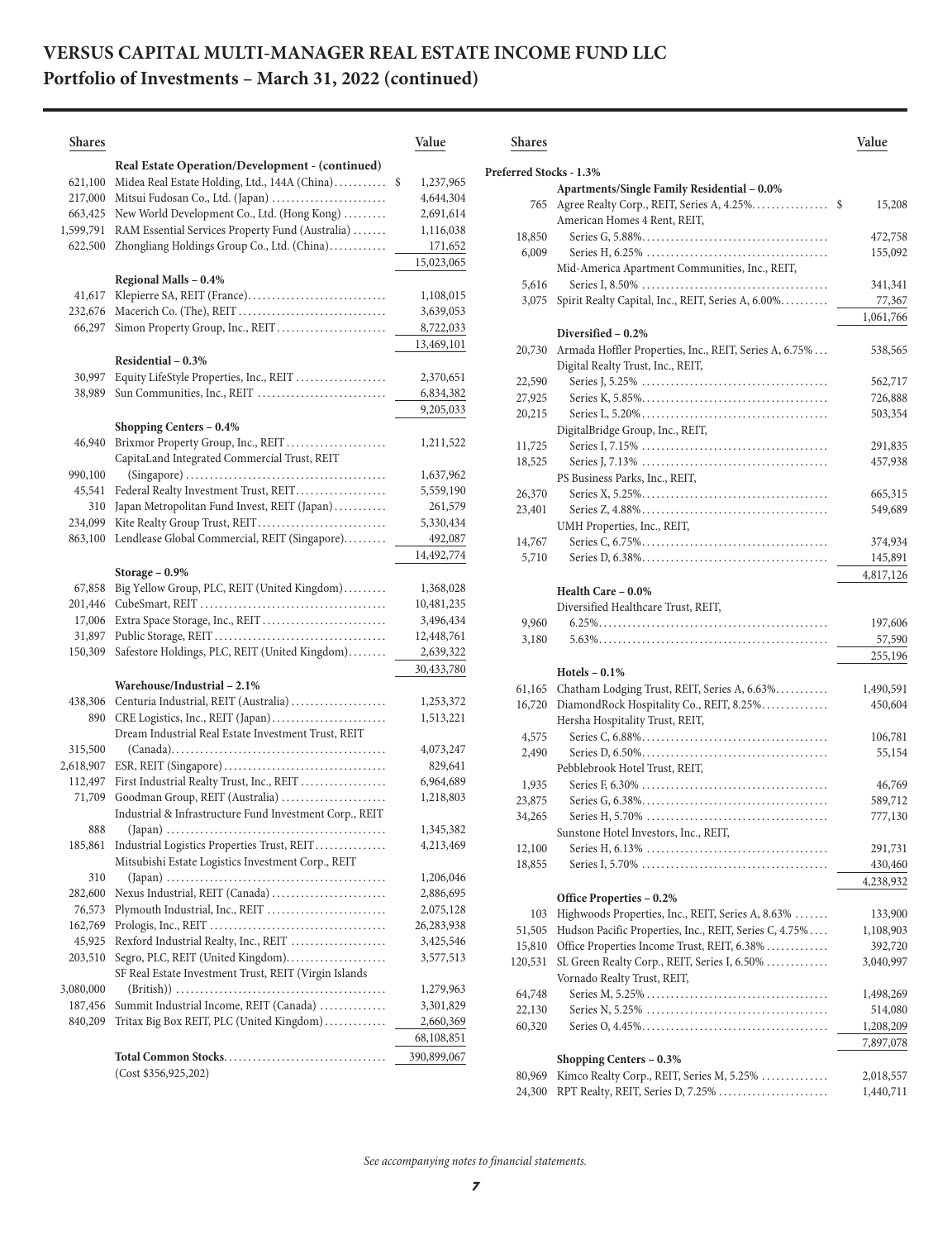# **VERSUS CAPITAL MULTI-MANAGER REAL ESTATE INCOME FUND LLC Portfolio of Investments – March 31, 2022 (continued)**

| <b>Shares</b> |                                                      | Value      | Par         |                                                       | Value     |
|---------------|------------------------------------------------------|------------|-------------|-------------------------------------------------------|-----------|
|               | <b>Shopping Centers - (continued)</b>                |            |             | Commercial Mortgage Backed Securities (continued)     |           |
|               | Saul Centers, Inc., REIT,                            |            | \$1,500,000 |                                                       | 1,125,063 |
| 4,995         |                                                      | 124,825    | 10,000,000  | 1.53%, $1/15/2054$ Ser 2020-B22, Class XD, $144A(i)$  | 1,034,074 |
| 52,000        |                                                      | 1,307,727  | 3,950,000   | 2.00%, $1/15/2054$ Ser 2020-B22, Class D, 144A        | 2,943,043 |
|               | 55,507 SITE Centers Corp., REIT, Series A, 6.38%     | 1,388,230  | 3,500,000   | 2.00%, $2/15/2054$ Ser 2021-B23, Class E, 144A        | 2,398,172 |
|               | Urstadt Biddle Properties, Inc., REIT,               |            | 38,326,798  | 1.23%, $4/15/2054$ Ser 2021-B25, Class XA(j)          | 2,899,898 |
| 63,325        |                                                      | 1,586,925  | 18,000,000  | 1.68%, $4/15/2054$ Ser 2021-B25, Class XD, $144A(i)$  | 2,112,655 |
| 39,420        |                                                      | 989,836    | 13,000,000  | 1.48%, $6/15/2054$ Ser 2021-B26, Class XD, 144A(j)    | 1,387,626 |
|               |                                                      | 8,856,811  | 57,358,000  | 1.49%, $8/15/2054$ Ser 2021-B28, Class XD, $144A(j)$  | 6,093,129 |
|               | Storage $-0.4%$                                      |            | 6,500,000   | 1.14%, $8/15/2057$ Ser 2019-B13, Class XF, 144A(j)    | 378,838   |
|               | Public Storage, REIT,                                |            | 4,000,000   | 1.64%, $8/15/2057$ Ser 2019-B13, Class XD, $144A(j)$  | 377,141   |
| 3,375         |                                                      | 85,219     | 6,500,000   | 3.00%, 8/15/2057 Ser 2019-B13, Class F, 144A          | 4,125,116 |
| 32,680        |                                                      | 819,288    | 2,500,000   | 3.78%, $3/15/2062$ Ser 2019-B10, Class F, 144A(j)     | 1,452,544 |
| 240,998       |                                                      |            |             | CD Mortgage Trust, 3.26%, 8/15/2051 Ser 2018-CD7,     |           |
|               |                                                      | 6,302,098  | 2,750,000   |                                                       | 2,360,568 |
| 50,705        |                                                      | 1,235,681  |             | CGMS Commercial Mortgage Trust, 3.00%, 8/15/2050 Ser  |           |
| 9,495         |                                                      | 221,328    | 4,500,000   |                                                       | 3,771,956 |
| 19,500        |                                                      | 477,360    |             | Citigroup Commercial Mortgage Trust, 144A             |           |
| 42,470        |                                                      | 988,702    |             |                                                       | 969,079   |
| 38,190        |                                                      | 831,014    | 1,000,000   | 5.35%, $9/10/2046$ Ser 2013-GC15, Class D(j)          |           |
| 2,345         |                                                      | 48,026     | 1,000,000   | 3.34%, $6/10/2051$ Ser 2018-C5, Class D(j)            | 833,217   |
| 35,070        |                                                      | 703,504    | 5,000,000   | $0.74\%, 11/10/2052$ Ser 2019-GC43, Class XF(j)       | 191,466   |
| 46,600        |                                                      | 954,834    | 3,750,000   | 0.74%, $11/10/2052$ Ser 2019-GC43, Class XG(j)        | 142,106   |
| 14,850        |                                                      | 306,355    | 3,750,000   | 3.00%, 11/10/2052 Ser 2019-GC43, Class G              | 2,237,630 |
| 26,340        |                                                      | 547,082    | 2,800,000   | 3.00%, 8/10/2056 Ser 2019-GC41, Class F               | 1,746,720 |
|               |                                                      | 13,520,491 |             | Comm Mortgage Trust,                                  |           |
|               | Warehouse/Industrial - 0.1%                          |            | 1,094,000   | 5.45%, 5/15/2045 Ser 2012-CR1, Class C(j)             | 1,084,126 |
|               | Rexford Industrial Realty, Inc., REIT,               |            | 1,000,000   | 5.45%, 5/15/2045 Ser 2012-CR1, Class D, 144A(j)       | 918,811   |
| 14,948        |                                                      | 375,942    | 2,500,000   | 4.46%, $12/10/2045$ Ser 2012-CR5, Class F, $144A(j)$  | 1,993,882 |
| 82,255        |                                                      | 2,059,665  | 2,165,000   | 4.46%, $12/10/2045$ Ser 2012-CR5, Class E, $144A(j)$  | 2,029,508 |
|               |                                                      | 2,435,607  | 1,146,500   | 4.43%, $1/10/2046$ Ser 2013-LC6, Class D, $144A(j)$   | 1,125,844 |
|               |                                                      | 43,083,007 | 3,250,000   | 4.22%, $3/10/2046$ Ser 2013-CR6, Class E, $144A(i)$   | 2,918,035 |
|               | (Cost \$45,624,095)                                  |            | 2,600,000   | 5.01%, 5/10/2047 Ser 2014-CR17, Class D, 144A(j)      | 2,345,576 |
|               |                                                      |            | 1,500,000   | 3.50%, 9/10/2047 Ser 2014-UBS5, Class D, 144A         | 1,267,017 |
| Par           |                                                      |            | 2,730,000   | 1.14%, $8/15/2057$ Ser 2019-GC44, Class XD, $144A(j)$ | 186,872   |
|               | Commercial Mortgage Backed Securities - 3.6%         |            |             | CSAIL Commercial Mortgage Trust, 2.15%, 3/15/2052 Ser |           |
|               | BANK, 144A                                           |            | 3,980,500   |                                                       | 445,642   |
| \$23,841,000  | 1.05%, $10/17/2052$ Ser 2019-BN21, Class XF(j)       | 1,388,226  |             | Freddie Mac Multifamily Structured Pass Through       |           |
| 9,170,167     | 1.12%, $12/15/2052$ Ser 2019-BN23, Class XD(j)       | 600,466    |             | Certificates,                                         |           |
| 9,188,000     | 0.71%, 12/15/2053 Ser 2020-BN30, Class XD(j)         | 410,426    | 10,500,000  |                                                       | 1,217,793 |
| 1,600,000     | 2.50%, $12/15/2053$ Ser 2020-BN30, Class D(j)        | 1,282,751  | 10,000,000  | 2.72%, 2/25/2049 Ser K123, Class X3(j)                | 1,821,291 |
| 1,160,500     | 2.50%, $12/15/2053$ Ser 2020-BN30, Class E(j)        | 887,885    | 6,880,000   | 2.53%, 3/25/2049 Ser K741, Class X3(j)                | 811,818   |
| 8,575,000     | 1.56%, 11/15/2054 Ser 2017-BNK9, Class $XD(i)$       | 597,947    | 4,750,000   |                                                       | 722,639   |
| 1,600,000     | 3.08%, $6/15/2060$ Ser 2017-BNK5, Class D(j)         | 1,355,915  |             | GS Mortgage Securities Trust,                         |           |
| 3,000,000     | 4.38%, $6/15/2060$ Ser 2017-BNK5, Class $E(j)$       | 2,242,222  | 4,463,000   | 5.64%, 8/10/2043 Ser 2010-C1, Class C, 144A(j)        | 4,137,628 |
| 4,000,000     | 1.50%, $11/15/2062$ Ser 2019-BN22, Class XF(j)       | 343,807    | 2,500,000   | 5.51%, 5/10/2045 Ser 2012-GCJ7, Class D, 144A(j)      | 2,425,045 |
| 3,500,000     | 2.08%, $11/15/2062$ Ser 2019-BN22, Class F(j)        | 2,245,064  | 2,000,000   | 4.89%, $8/10/2046$ Ser 2013-GC14, Class F, 144A(j)    | 1,504,232 |
| 9,703,500     | 1.03%, $1/15/2063$ Ser 2020-BN25, Class XD(j)        | 587,273    | 1,250,000   | 4.89%, $8/10/2046$ Ser 2013-GC14, Class D, $144A(i)$  | 1,197,755 |
| 6,000,000     | 1.50%, $1/15/2063$ Ser 2020-BN25, Class XF           | 522,691    | 3,500,000   | 5.16%, $4/10/2047$ Ser 2014-GC20, Class D, $144A(j)$  | 2,039,472 |
| 6,000,000     | 2.03%, $1/15/2063$ Ser 2020-BN25, Class F(j)         | 3,408,077  | 3,600,600   | 4.68%, $11/10/2047$ Ser 2014-GC26, Class C(j)         | 3,359,808 |
| 1,250,000     | 2.50%, 1/15/2063 Ser 2020-BN25, Class E              | 947,787    | 4,249,000   | 2.57%, $5/12/2053$ Ser 2020-GC47, Class F, $144A(j)$  | 2,929,149 |
| 2,000,000     | 2.25%, 6/15/2063 Ser 2021-BN34, Class F              | 1,254,096  | 1,500,000   | 3.57%, $5/12/2053$ Ser 2020-GC47, Class D, $144A(j)$  | 1,329,904 |
| 7,000,000     | 1.01%, 5/15/2064 Ser 2021-BN33, Class XD(j)          | 493,179    |             | JPMBB Commercial Mortgage Securities Trust,           |           |
|               | BBCMS Mortgage Trust, 1.55%, 10/15/2053 Ser 2020-C8, |            | 1,500,000   | 4.70%, 8/15/2046 Ser 2013-C14, Class C(j)             | 1,430,093 |
|               |                                                      |            | 1,425,000   | 4.81%, $4/15/2047$ Ser 2014-C19, Class D, 144A(j)     | 1,373,275 |
| 12,250,000    | BENCHMARK Mortgage Trust,                            | 1,287,122  | 2,525,000   | 4.03%, $11/15/2047$ Ser 2014-C24, Class D, $144A(j)$  | 1,799,181 |
|               | 1.24%, 1/15/2051 Ser 2018-B1, Class XE, 144A(j)      |            |             | Morgan Stanley Bank of America Merrill Lynch Trust,   |           |
| 12,667,000    |                                                      | 749,000    | 1,250,000   | 4.91%, $6/15/2047$ Ser 2014-C16, Class D, 144A(j)     | 949,296   |
| 5,520,000     | 1.50%, $4/10/2051$ Ser 2018-B3, Class XD, $144A(j)$  | 412,443    | 18,969,435  | 1.42%, $5/15/2050$ Ser 2017-C33, Class XA(j)          | 906,637   |
| 1,719,500     | 3.26%, 10/10/2051 Ser 2018-B6, Class D, 144A(j)      | 1,447,112  |             | Morgan Stanley Capital I Trust, 144A                  |           |
| 3,800,000     | 1.21%, 2/15/2053 Ser 2020-B16, Class XD, 144A(j)     | 279,341    | 1,414,000   | 3.00%, 6/15/2052 Ser 2019-H6, Class D                 | 1,173,802 |
| 1,000,000     | 2.50%, 2/15/2053 Ser 2020-B16, Class D, 144A         | 786,778    |             |                                                       |           |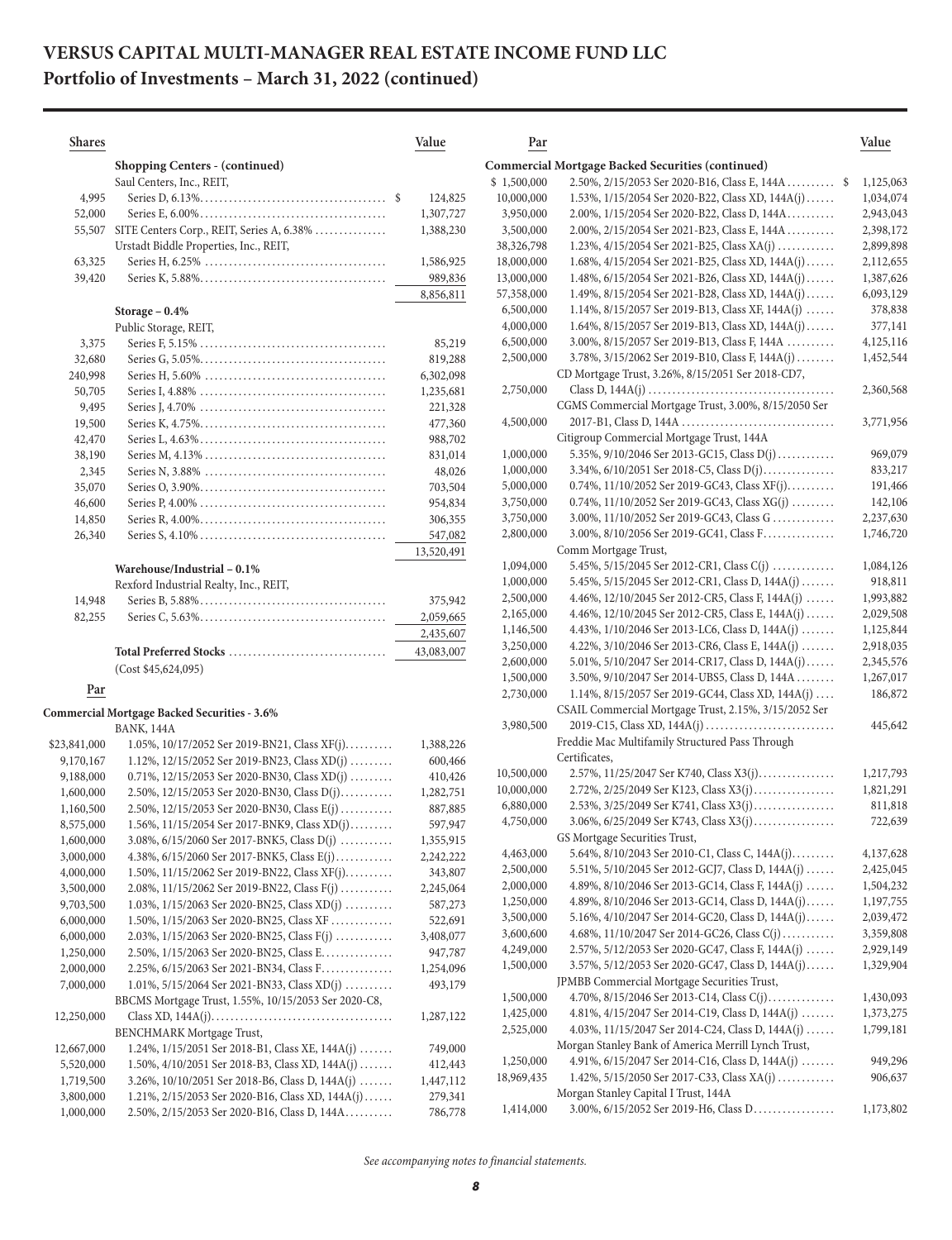# **VERSUS CAPITAL MULTI-MANAGER REAL ESTATE INCOME FUND LLC Portfolio of Investments – March 31, 2022 (continued)**

| Par         |                                                          | Value       |
|-------------|----------------------------------------------------------|-------------|
|             | <b>Commercial Mortgage Backed Securities (continued)</b> |             |
| \$2,629,600 |                                                          | 1,688,637   |
|             | SG Commercial Mortgage Securities Trust, 2.06%,          |             |
| 12,377,454  |                                                          | 666,093     |
|             | SREIT Trust L + 0.73%, 1.13%, 11/15/2038 Ser 2021-MFP,   |             |
| 3,350,000   |                                                          | 3,284,948   |
|             | UBS-Barclays Commercial Mortgage Trust, 144A             |             |
| 21,171,160  | 1.71%, $12/10/2045$ Ser 2012-C4, Class XA(j)             | 74,395      |
| 2,000,000   | 5.22%, 8/10/2049 Ser 2012-C3, Class D(j)                 | 2,000,208   |
|             | Total Commercial Mortgage Backed Securities              | 115,268,061 |
|             | (Cost \$126,063,500)                                     |             |
| Sharee      |                                                          |             |

#### **Shares**

#### **Short-Term Investment - 4.6%**

Morgan Stanley Institutional Liquidity Funds - Treasury

| 146,857,313 | Securities Portfolio, Institutional Share Class, 0.18% 146,857,313 |            |
|-------------|--------------------------------------------------------------------|------------|
|             | (Cost \$146,857,313)                                               |            |
|             |                                                                    |            |
|             | (Cost \$2,687,472,795)                                             |            |
|             |                                                                    | 37,653,094 |
|             |                                                                    |            |

(a) Restricted Securities.

(b) Partnership is not designated in units. The Fund owns approximately 28.4% of this Fund.

- (e) The Fund owns more than 5.0% of the Private Investment Fund, but has contractually limited its voting interests to less than 5.0% of total voting interests.
- (f) Partnership is not designated in units. The Fund owns approximately 15.9% of this Fund.
- (g) Partnership is not designated in units. The Fund owns approximately 2.7% of this Fund.
- (h) Partnership is not designated in units. The Fund owns approximately 32.3% of this Fund.
- (i) Non-income producing security.
- (j) Variable rate security. The coupon is based on an underlying pool of mortgages. The rate reported is the rate in effect at period end.
- (k) Variable rate security. Represents the current interest rate for a variable or increasing rate security, determined as [Referenced Rate + Basis-point spread].

## **Portfolio Abbreviations:**

144A - Rule 144A Security L - 30 Day London Inter-bank Offered Rate LLC - Limited Liability Company LP - Limited Partnership PLC - Public Limited Company REIT - Real Estate Investment Trust

| Industry |  |  |  |
|----------|--|--|--|

**% of Net Assets**

|                                       | 79.8%   |
|---------------------------------------|---------|
|                                       | 4.6%    |
| Commercial Mortgage Backed Securities | 3.6%    |
| Apartments/Single Family Residential  | 2.2%    |
|                                       | 2.2%    |
|                                       | 1.5%    |
|                                       | 1.3%    |
|                                       | 1.0%    |
|                                       | 0.7%    |
|                                       | 0.7%    |
| Real Estate Operation/Development     | 0.5%    |
|                                       | 0.4%    |
|                                       | 0.3%    |
|                                       | $0.0\%$ |
| Other Assets net of Liabilities       | 1.2%    |
|                                       | 100.0%  |

<sup>(</sup>c) Affiliated issuer.

<sup>(</sup>d) The Fund owns more than 25% of the Private Investment Fund, but has contractually limited its voting interests to less than 5% of total voting interests.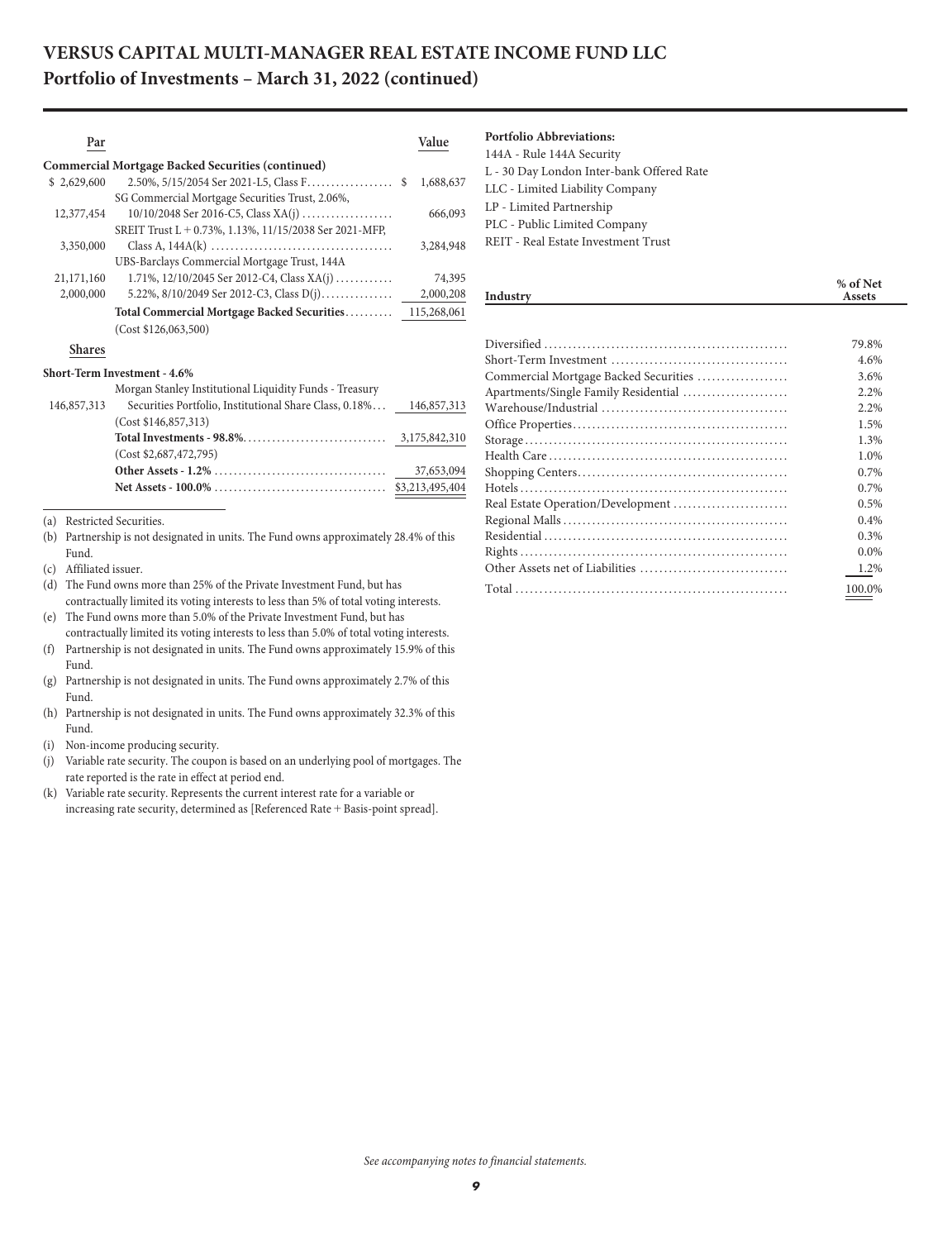# <span id="page-10-0"></span>VERSUS CAPITAL MULTI-MANAGER REAL ESTATE INCOME FUND LLC **Statement of Assets and Liabilities** March 31, 2022

#### **ASSETS:**

| <b>Investments:</b>           |                 |
|-------------------------------|-----------------|
|                               | \$2,612,472,795 |
|                               | 462,782,071     |
|                               | 3,075,254,866   |
|                               | 75,000,000      |
|                               | 25,587,444      |
|                               | 100,587,444     |
|                               | 15,604          |
|                               | 71,866          |
| Receivables for:              |                 |
|                               | 18,361,891      |
|                               | 7,260,114       |
|                               | 102,725         |
|                               | 23,602,640      |
|                               | 49,327,370      |
|                               | 67,926          |
|                               | 3,225,325,076   |
| <b>LIABILITIES:</b>           |                 |
| Payables for:                 |                 |
|                               | 7,767,133       |
|                               | 3,528,721       |
|                               | 147,235         |
|                               | 127,963         |
|                               | 49,070          |
|                               | 24,375          |
|                               | 185,175         |
|                               | 11,829,672      |
|                               | \$3,213,495,404 |
|                               |                 |
| <b>NET ASSETS consist of:</b> |                 |
|                               | \$2,661,575,426 |
|                               | 551,919,978     |
|                               | \$3,213,495,404 |
|                               | \$3,213,495,404 |
|                               | 102,260,626     |
|                               | 31.42<br>\$     |
|                               |                 |

(a) See Note 9. Restricted Securities for detail of Commitments and Contingencies related to unfunded commitments.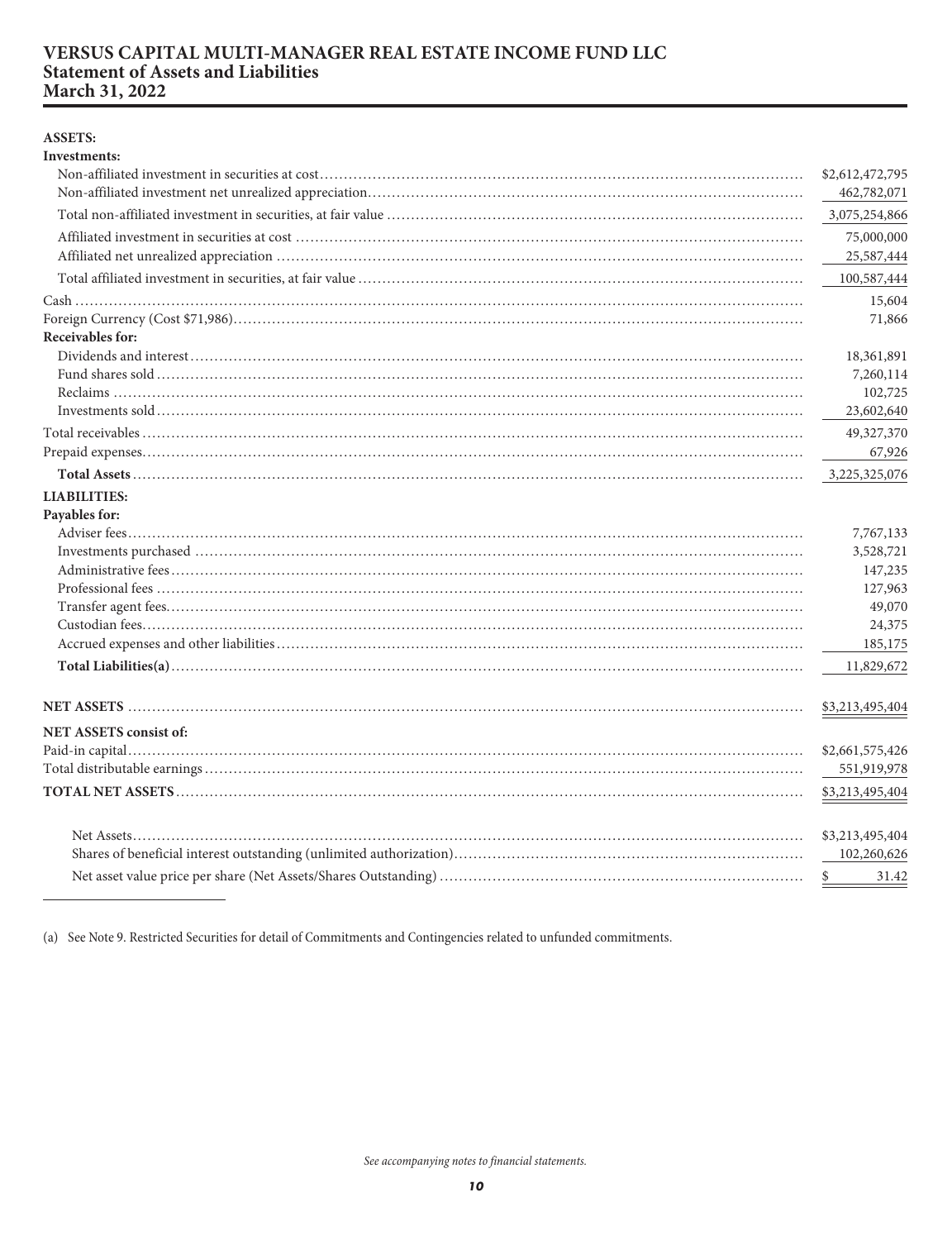# <span id="page-11-0"></span>VERSUS CAPITAL MULTI-MANAGER REAL ESTATE INCOME FUND LLC<br>Statement of Operations<br>For the Year Ended March 31, 2022

#### **Investment Income:**

|                                                         | \$76,359,485  |
|---------------------------------------------------------|---------------|
|                                                         | 1,534,829     |
|                                                         | 8,104,377     |
|                                                         | (406, 807)    |
|                                                         | 85,591,884    |
| <b>Expenses:</b>                                        |               |
|                                                         | 29,581,245    |
|                                                         | 1,305,460     |
|                                                         | 852,537       |
|                                                         | 476,628       |
|                                                         | 401,386       |
|                                                         | 266,382       |
|                                                         | 265,888       |
|                                                         | 249,328       |
|                                                         | 28,638        |
|                                                         | 295,639       |
|                                                         | 33,723,131    |
|                                                         | 51,868,753    |
| Net Realized and Unrealized Gain (Loss) on Investments: |               |
|                                                         | 122,199,060   |
|                                                         | 178,045       |
|                                                         | 344,272,632   |
|                                                         | 24,716,542    |
|                                                         | 491,366,279   |
|                                                         | \$543,235,032 |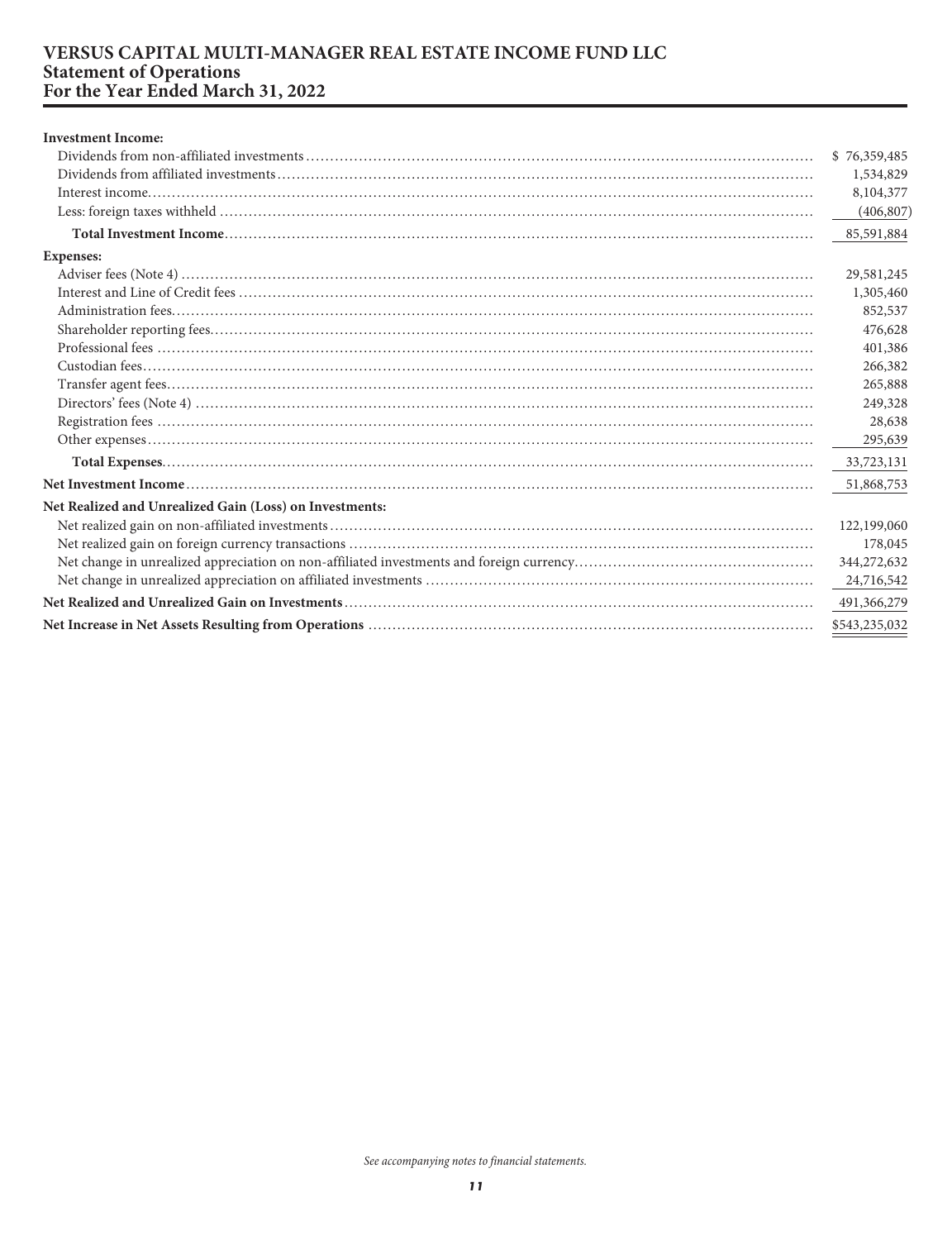# <span id="page-12-0"></span>**VERSUS CAPITAL MULTI-MANAGER REAL ESTATE INCOME FUND LLC Statement of Changes in Net Assets**

|                                       | <b>Year Ended</b><br>March 31, 2022 | <b>Year Ended</b><br>March 31, 2021 |
|---------------------------------------|-------------------------------------|-------------------------------------|
| <b>Increase in Net Assets:</b>        |                                     |                                     |
| <b>From Operations:</b>               |                                     |                                     |
|                                       | 51,868,753<br>\$                    | 54,463,564<br>\$                    |
|                                       | 122,377,105                         | 53,979,290                          |
|                                       | 368,989,174                         | 49, 373, 268                        |
|                                       | 543,235,032                         | 157,816,122                         |
| Distributions to Shareholders from:   |                                     |                                     |
|                                       | (170, 821, 298)                     | (87,948,261)                        |
|                                       | (8,592,647)                         | (20, 449, 303)                      |
|                                       | (179, 413, 945)                     | (108, 397, 564)                     |
| <b>Capital Share Transactions:</b>    |                                     |                                     |
|                                       | 743,276,979                         | 363,971,004                         |
|                                       | 36,255,366                          | 22,028,613                          |
|                                       | (426, 118, 962)                     | (904, 369, 665)                     |
| Net Increase (Decrease) in Net Assets |                                     |                                     |
|                                       | 353,413,383                         | (518,370,048)                       |
|                                       | 717,234,470                         | (468, 951, 490)                     |
| <b>Net Assets:</b>                    |                                     |                                     |
|                                       | \$2,496,260,934                     | \$2,965,212,424                     |
|                                       | \$3,213,495,404                     | \$2,496,260,934                     |
| <b>Share Transactions:</b>            |                                     |                                     |
|                                       | 25,303,369                          | 13,483,119                          |
|                                       | 1,233,237                           | 825,886                             |
|                                       | (14,802,602)                        | (33,815,167)                        |
|                                       | 11,734,004                          | (19,506,162)                        |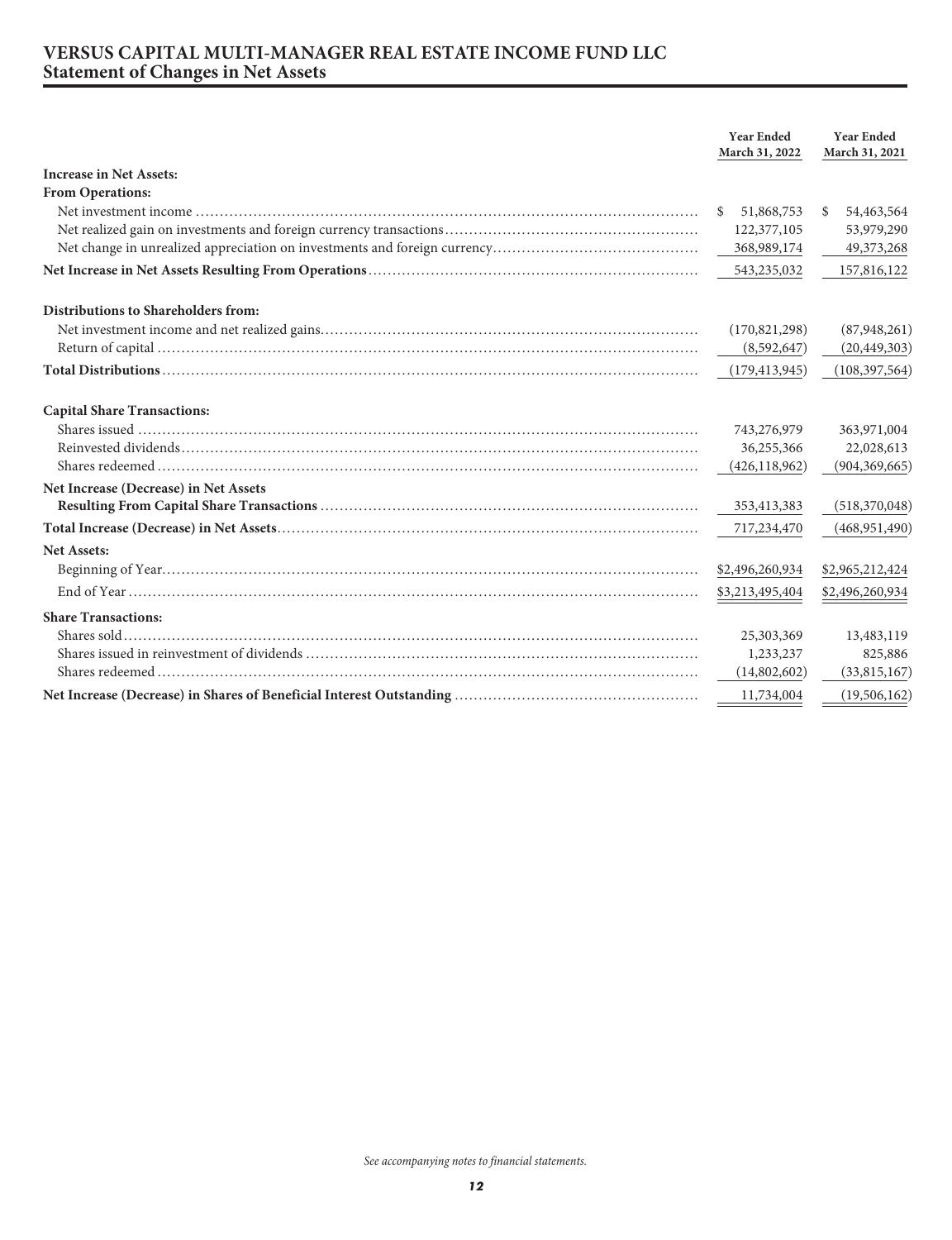# <span id="page-13-0"></span>**VERSUS CAPITAL MULTI-MANAGER REAL ESTATE INCOME FUND LLC Statement of Cash Flows For the Year Ended March 31, 2022**

| <b>Cash Flows Used in Operating Activities:</b><br>Adjustments to Reconcile Net Increase in Net Assets Resulting | \$<br>543,235,032 |
|------------------------------------------------------------------------------------------------------------------|-------------------|
| From Operations to Net Cash Used in Operating Activities:                                                        |                   |
|                                                                                                                  | (1,106,439,676)   |
|                                                                                                                  | 928, 275, 137     |
|                                                                                                                  | (51, 441, 600)    |
|                                                                                                                  | (368, 989, 174)   |
|                                                                                                                  | (122, 377, 105)   |
|                                                                                                                  | 757,852           |
|                                                                                                                  | (1,947,630)       |
|                                                                                                                  | (31,782)          |
|                                                                                                                  | 427,197           |
|                                                                                                                  | 1,245,720         |
|                                                                                                                  | 30,970            |
|                                                                                                                  | (119,000)         |
|                                                                                                                  | (16,380)          |
|                                                                                                                  | (18, 783)         |
|                                                                                                                  | 12,116            |
|                                                                                                                  | (177, 397, 106)   |
| <b>Cash Flows From Financing Activities:</b>                                                                     |                   |
|                                                                                                                  | 746,489,859       |
|                                                                                                                  | (426, 118, 962)   |
|                                                                                                                  | (143, 158, 579)   |
|                                                                                                                  | 177,212,318       |
|                                                                                                                  | 175,853           |
|                                                                                                                  | (8,935)           |
| Cash and Foreign Currency:                                                                                       |                   |
|                                                                                                                  | 96,405            |
|                                                                                                                  | 87,470            |
| Supplemental Disclosure of Cash Flow Information:                                                                |                   |
|                                                                                                                  | 48,681            |
|                                                                                                                  | 36,255,366        |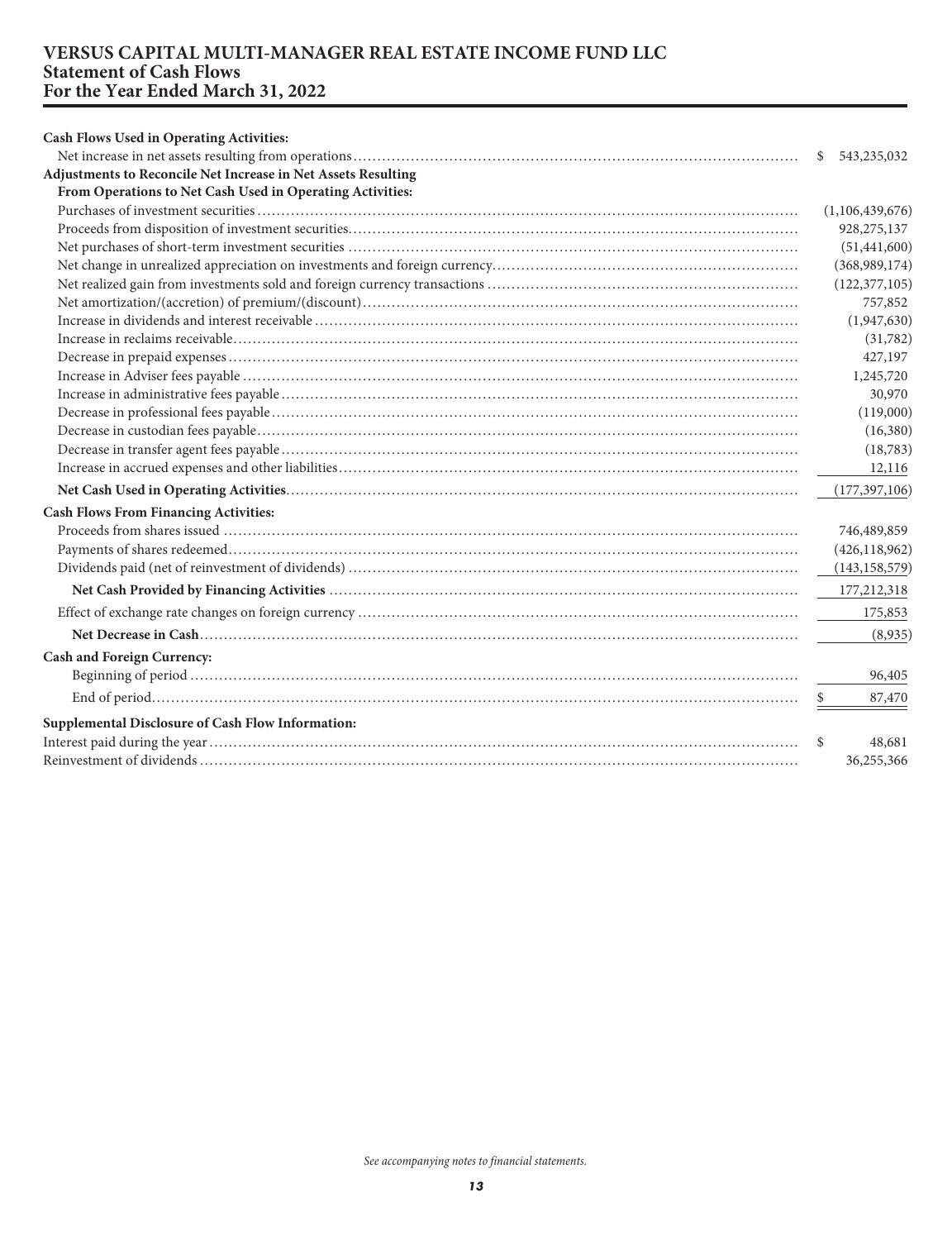# <span id="page-14-0"></span>**VERSUS CAPITAL MULTI-MANAGER REAL ESTATE INCOME FUND LLC Financial Highlights**

|                                                                                             | <b>Year Ended</b><br>March 31,<br>2022 |    | <b>Year Ended</b><br>March 31,<br>2021 |     | <b>Year Ended</b><br>March 31,<br>2020 | <b>Year Ended</b><br>March 31,<br>2019 |     | <b>Year Ended</b><br>March 31,<br>2018 |
|---------------------------------------------------------------------------------------------|----------------------------------------|----|----------------------------------------|-----|----------------------------------------|----------------------------------------|-----|----------------------------------------|
| Income from Investment Operations:                                                          | \$<br>27.57                            | \$ | 26.95                                  | \$  | 28.22                                  | \$<br>27.70                            | \$  | 27.52                                  |
|                                                                                             | 0.56                                   |    | 0.56                                   |     | 0.67                                   | 0.77                                   |     | 0.65                                   |
|                                                                                             | 5.20                                   |    | 1.12                                   |     | (0.74)                                 | 0.99                                   |     | 0.79                                   |
|                                                                                             | 5.76                                   |    | 1.68                                   |     | (0.07)                                 | 1.76                                   |     | 1.44                                   |
| Less Distributions to Shareholders from:<br>Distribution from net investment income and net |                                        |    |                                        |     |                                        |                                        |     |                                        |
|                                                                                             | (1.82)(b)                              |    | (0.86)                                 |     | (0.73)                                 | (0.79)                                 |     | (0.61)                                 |
|                                                                                             | (0.09)                                 |    | (0.20)                                 |     | (0.47)                                 | (0.45)                                 |     | (0.65)                                 |
|                                                                                             | (1.91)                                 |    | (1.06)                                 |     | (1.20)                                 | (1.24)                                 |     | (1.26)                                 |
|                                                                                             | 31.42                                  |    | 27.57                                  |     | 26.95                                  | 28.22                                  |     | 27.70                                  |
| Total Return Based On Net Asset Value<br><b>Ratios and Supplemental Data</b>                | 21.04%                                 |    | 6.00%                                  |     | $(0.27)\%$                             | 6.70%                                  |     | 5.32%                                  |
|                                                                                             | \$3,213,495                            | S. | 2,496,261                              | SS. | 2,965,212                              | \$<br>2,797,314                        | \$. | 2,184,488                              |
| Ratios of gross expenses to average net assets                                              | 1.24%                                  |    | 1.20%                                  |     | 1.19%                                  | 1.17%                                  |     | 1.24%                                  |
|                                                                                             | 1.24%                                  |    | 1.20%                                  |     | 1.19%                                  | 1.17%                                  |     | 1.24%                                  |
| Ratios of net investment income to average net assets                                       | 1.90%                                  |    | 2.09%                                  |     | 2.37%                                  | 2.77%                                  |     | 2.37%                                  |
|                                                                                             | 33.66%                                 |    | 26.19%                                 |     | 15.77%                                 | 13.48%                                 |     | 13.03%                                 |

(a) Per Share amounts are calculated based on average outstanding shares.

(b) Includes one-time distribution of net realized gains of \$0.74 per share paid on December 29, 2021.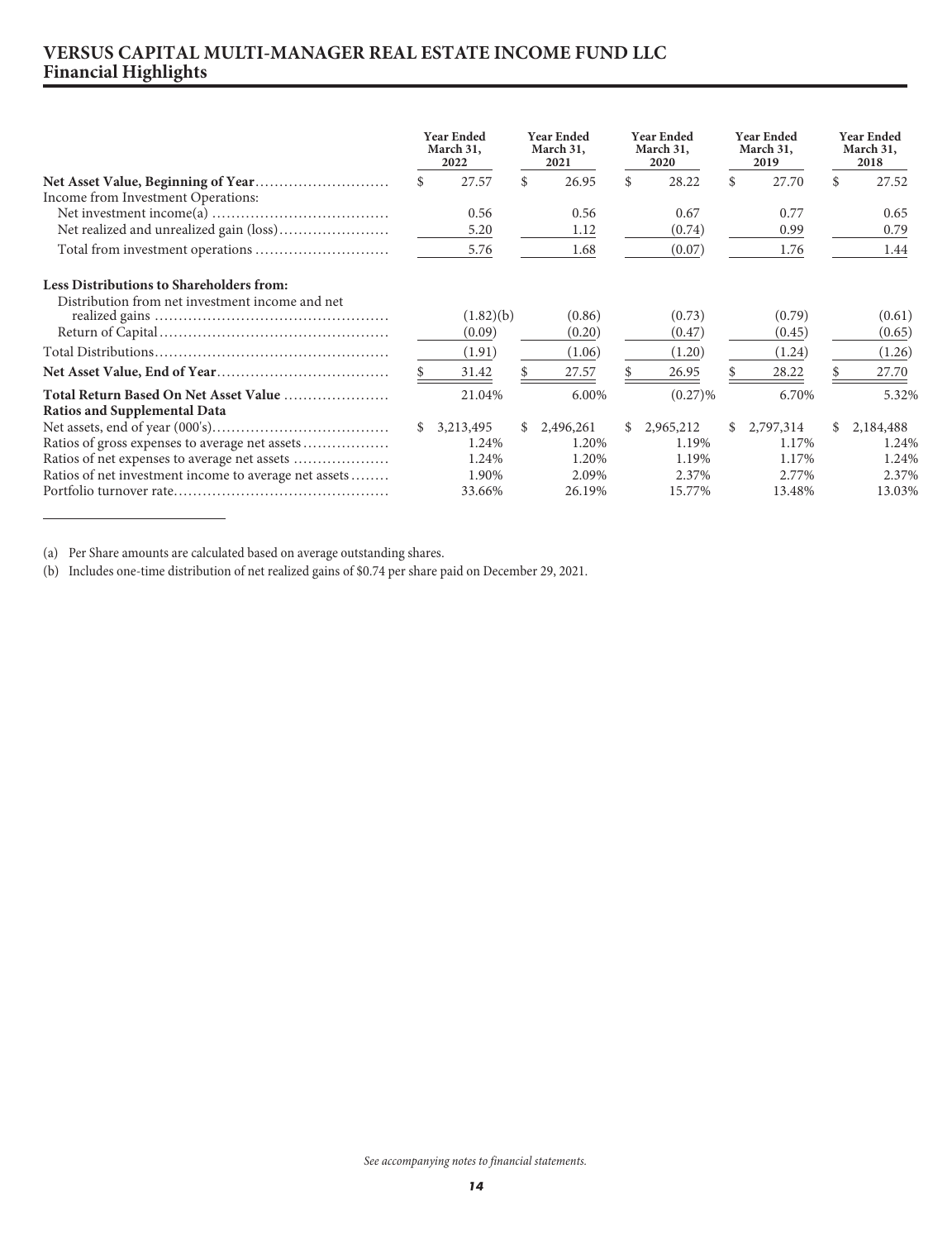## <span id="page-15-0"></span>**NOTE 1. ORGANIZATION**

Versus Capital Multi-Manager Real Estate Income Fund LLC (the "Fund") is a Delaware limited liability company registered under the Investment Company Act of 1940, as amended (the "1940 Act"), as a non-diversified, closed-end management investment company that is operated as an interval fund. The Fund's primary investment objective is to seek consistent current income, while its secondary objectives are capital preservation and long-term capital appreciation. The Fund attempts to achieve these objectives by allocating its capital among a select group of institutional asset managers (the "Investment Managers") with expertise in managing portfolios of real estate and real estate-related investments. The Fund is authorized to issue an unlimited number of common shares of beneficial interest without par value and has registered an aggregate offering amount of \$5.5 billion. The Fund's investment adviser is Versus Capital Advisors LLC (the ''Adviser'').

## **NOTE 2. SIGNIFICANT ACCOUNTING POLICIES**

The Fund is an investment company that follows the accounting and reporting guidance of Accounting Standards Codification Topic 946 applicable to investment companies. The following is a summary of significant accounting policies followed by the Fund in the preparation of its financial statements.

**Investment Income and Securities Transactions** - Dividend income is recorded on the ex-dividend date, except for certain dividends from foreign securities where the ex-dividend date may have passed, which are recorded as soon as the Fund is informed of the ex-dividend date. Dividend income is recorded net of applicable withholding taxes. Interest income is accrued daily. Premiums and discounts are amortized or accreted on an effective yield method on fixed income securities. Dividend income from REIT investments is recorded using management's estimate of the percentage of income included in distributions received from such investments based on historical information and other industry sources. The return of capital portion of the estimate is a reduction to investment income and a reduction in the cost basis of each investment which increases net realized gain (loss) and net change in unrealized appreciation (depreciation). If the return of capital distributions exceed its cost basis, the distributions are treated as realized gains. The actual amounts of income, return of capital, and capital gains are only determined by each REIT after its fiscal year-end, and may differ from the estimated amounts. The Fund may be subject to foreign taxes on income, gains on investments or currency repatriation, a portion of which may be recoverable. The Fund will accrue such taxes and reclaims as applicable, based upon their current interpretation of tax rules and regulations that exist in the markets in which the Fund invests. Securities are accounted for on a trade date basis. The cost of securities sold is determined and gains (losses) are based upon the specific identification method.

**Foreign Currency -** Foreign currencies, investments and other assets and liabilities are translated into U.S. dollars at the exchange rates at 4:00 p.m. U.S. ET (Eastern Time). Fluctuations in the value of the foreign currencies and other assets and liabilities resulting from changes in exchange rates are recorded as unrealized foreign currency gains (losses). Realized gains (losses) and unrealized appreciation (depreciation) on investment securities and income and expenses are translated on the respective dates of such transactions. The effects of changes in foreign currency exchange rates on investments in securities are not segregated in the Statement of Operations from the effects of changes in market prices of those securities, and are included with the net realized and net change in unrealized gain or loss on investment securities.

**Dividends and Distributions to Shareholders** - The Fund will make regular quarterly distributions to shareholders of all or a portion of any dividends or investment income it earns on investments. In addition, the Fund will make regular distributions to the shareholders of all or a portion of capital gains distributed to the Fund by Investment Funds and capital gains earned by the Fund from the disposition of Investment Funds or other investments, together with any dividends or interest income earned from such investments. A portion of any distribution may be a return of capital or from other capital sources. Dividends and distributions to shareholders are recorded on the ex-dividend date.

**U.S. Federal Income Tax Information** - The Fund intends to qualify each year as a "regulated investment company" under the Internal Revenue Code of 1986, as amended. By so qualifying, the Fund will not be subject to federal income taxes to the extent that it distributes substantially all of its net investment income and any realized capital gains. This policy may cause multiple distributions during the course of the year, which are recorded on the ex-dividend date.

As of and during the year ended March 31, 2022, the Fund did not have a liability for any unrecognized tax obligations. The Fund recognizes interest and penalties, if any, related to unrecognized tax obligations as income tax expense in the statement of operations. During the year, the Fund did not incur any interest or penalties. The Fund identifies its major tax jurisdiction as U.S. Federal.

Dividends from net investment income and distributions from realized gains are determined in accordance with federal income tax regulations, which may differ from net investment income and realized gains recognized for financial reporting purposes. Accordingly, the character of distributions and composition of net assets for tax purposes may differ from those reflected in the accompanying financial statements. To the extent these differences are permanent, such amounts are reclassified within the capital accounts at fiscal year end based on the tax treatment; temporary differences do not require such reclassification. As of March 31, 2022, permanent differences identified and reclassified among the components of net assets were to increase undistributed net investment income by approximately \$52,356,000, to decrease accumulated net realized gain by approximately \$46,015,000 and to decrease paid-in-capital by approximately \$6,341,000.

For the year ended March 31, 2022, tax character of the distribution paid by the Fund was approximately \$75,147,000 of ordinary income dividends, approximately \$95,674,000 of long-term capital gains and approximately \$8,593,000 of return of capital. For the year ended March 31, 2021, tax character of the distribution paid by the Fund was approximately \$22,759,000 of ordinary income dividends, approximately \$65,190,000 of long-term capital gains and approximately \$20,449,000 of return of capital. Distribution from net investment income and short-term capital gains are treated as ordinary income for federal income tax purposes.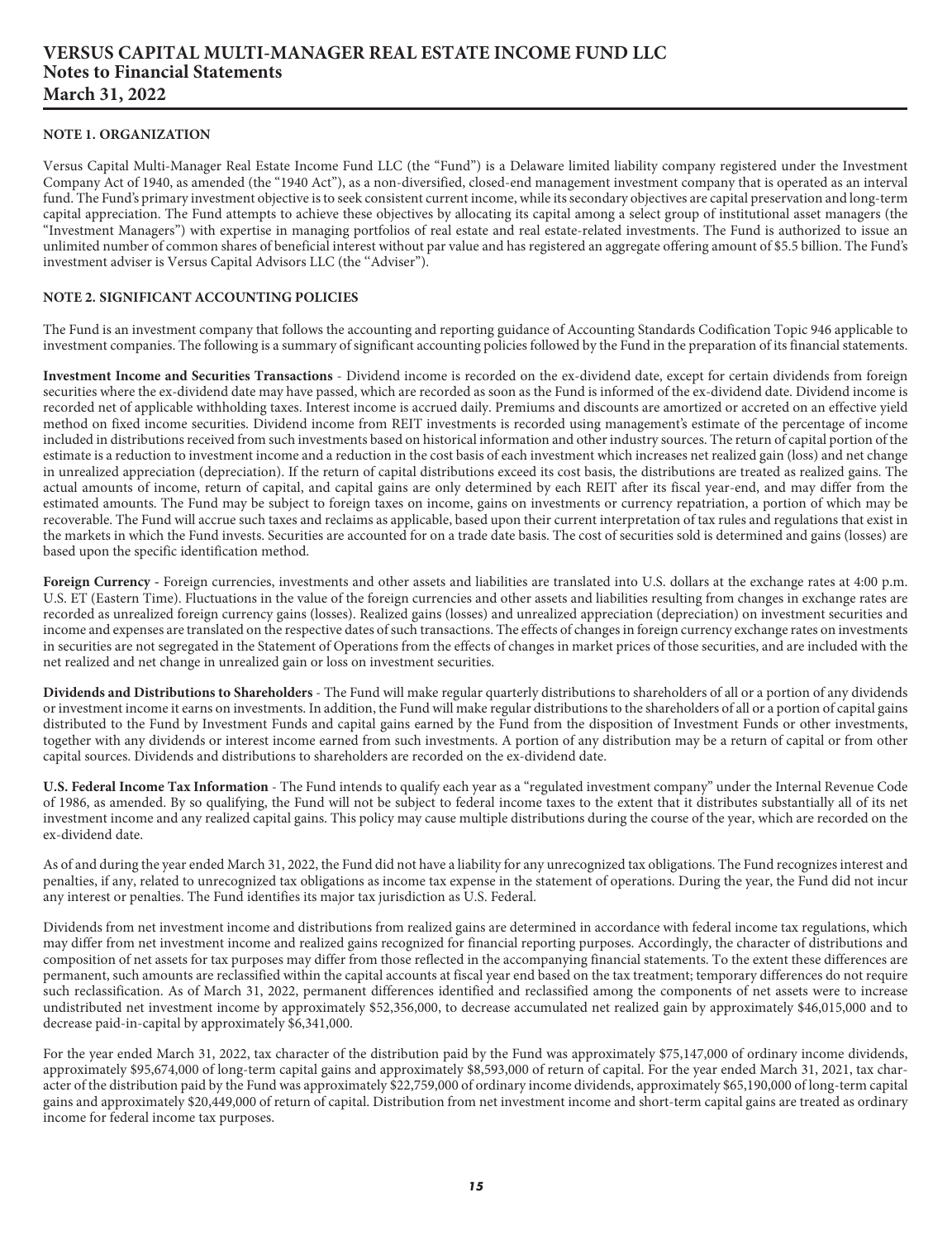Net capital losses incurred may be carried forward for an unlimited time period, and retain their tax character as either short-term or long-term capital losses. As of March 31, 2022, the Fund had no capital loss carryovers available to offset future capital gains.

Under federal tax law, capital and qualified ordinary losses realized after October 31 and December 31, respectively, may be deferred and treated as having arisen on the first day of the following fiscal year. For the year ended March 31, 2022, the Fund elected to defer approximately \$5,456,000 in qualified late year losses.

As of March 31, 2022, the gross unrealized appreciation and depreciation and net unrealized appreciation on a tax basis were approximately \$599,104,000, \$(41,615,000) and \$557,490,000, respectively. The aggregate cost of securities for federal income tax purposes at March 31, 2022, was approximately \$2,618,341,000.

**Guarantees and Indemnifications** - In the normal course of business, the Fund enters into contracts with service providers that contain general indemnification clauses. The Fund's maximum exposure under these arrangements is unknown and this would involve future claims against the Fund that have not yet occurred. Based on experience, the Fund would expect the risk of loss to be remote.

**Use of Estimates** - The preparation of financial statements in accordance with accounting principles generally accepted in the United States of America requires management to make estimates and assumptions that affect the reported amounts of assets and liabilities (disclosure of contingent assets and liabilities) at the date of the financial statements and the reported amounts of increases and decreases in net assets from operations during the reporting period. Actual results could differ from those estimates.

## **NOTE 3. SECURITIES VALUATION**

Consistent with Section  $2(a)(41)$  of the 1940 Act, the Fund prices its securities as follows:

Publicly Traded Securities - Investments in securities that are listed on the New York Stock Exchange (the "NYSE") are valued, except as indicated below, at the official closing price reflected at the close of the NYSE on the business day as of which such value is being determined. If there has been no published closing price on such day, the securities are valued at the mean of the closing bid and ask prices for the day or, if no ask price is available, at the bid price. Securities not listed on the NYSE but listed on other domestic or foreign securities exchanges are valued in a similar manner. Securities traded on more than one securities exchange are valued at the closing price of the exchange representing the principal market for such securities on the business day as of which such value is being determined. If, after the close of a domestic or foreign market, but prior to the close of business on the day the securities are being valued, market conditions change significantly, the domestic or foreign securities may be valued pursuant to procedures established by the Board of Directors (the "Board").

Securities traded in the over-the-counter market, such as fixed-income securities and certain equities, including listed securities whose primary market is believed by the Advisor to be over-the-counter, are valued at the official closing prices as reported by sources as the Board deems appropriate to reflect their fair market value. If there has been no official closing price on such day, the securities are valued at the mean of the closing bid and ask prices for the day or, if no ask price is available, at the bid price. Fixed-income securities typically will be valued on the basis of prices provided by a pricing service, generally an evaluated price or the mean of closing bid and ask prices obtained by the pricing service, when such prices are believed by the Adviser to reflect the fair market value of such securities. Furthermore, the Fund's Adviser will review the valuation methodology of any pricing service used in the Fund's investment valuation process, subject to oversight and/or approval of the Board.

Short-term debt securities, which have a maturity date of 60 days or less, are valued at amortized cost, which approximates fair value.

Investments in open-end mutual funds are valued at their closing NAV.

Securities for which market prices are unavailable, or securities for which the Adviser determines that the market quotation is unreliable, will be valued at fair value pursuant to procedures approved by the Board. In these circumstances, the Adviser determines fair value in a manner that fairly reflects the market value of the security on the valuation date based on consideration of any information or factors it deems appropriate. These may include recent transactions in comparable securities, information relating to the specific security and developments in the markets. The Fund's use of fair value pricing may cause the NAV of the Shares to differ from the NAV that would be calculated using market quotations. Fair value pricing involves subjective judgments and it is possible that the fair value determined for a security may be materially different than the value that could be realized upon the sale of such security.

Private Investment Funds - The Board has adopted procedures pursuant to which the Fund will value its investments in Private Investment Funds. Before investing in any Private Investment Fund, the Adviser will conduct a due diligence review of the valuation methodology utilized by such Private Investment Fund, which as a general matter will employ market values when available, and otherwise look at principles of fair value that the Adviser reasonably believes to be consistent with (but not necessarily the same as) those used by the Fund for valuing its own investments. The Adviser shall use its best efforts to ensure that each private Investment Fund has in place policies and procedures that are consistent with the practices provided for in the Real Estate Information Standards (''REIS''), as established and amended by the National Council of Real Estate Investment Fiduciaries (''NCREIF'') in conjunction with the Pension Real Estate Association (''PREA''), or comparable standards which may apply. REIS provides underlying principles behind the disclosure of reliable information with adequate policies and practices that include, but are not limited to the following:

• Property valuation standards and policy that are expected to be applied consistent with Generally Accepted Accounting Principles ("GAAP") fair value principles and uniform appraisal standards or such comparable standards as may apply to international managers. Real estate investments are required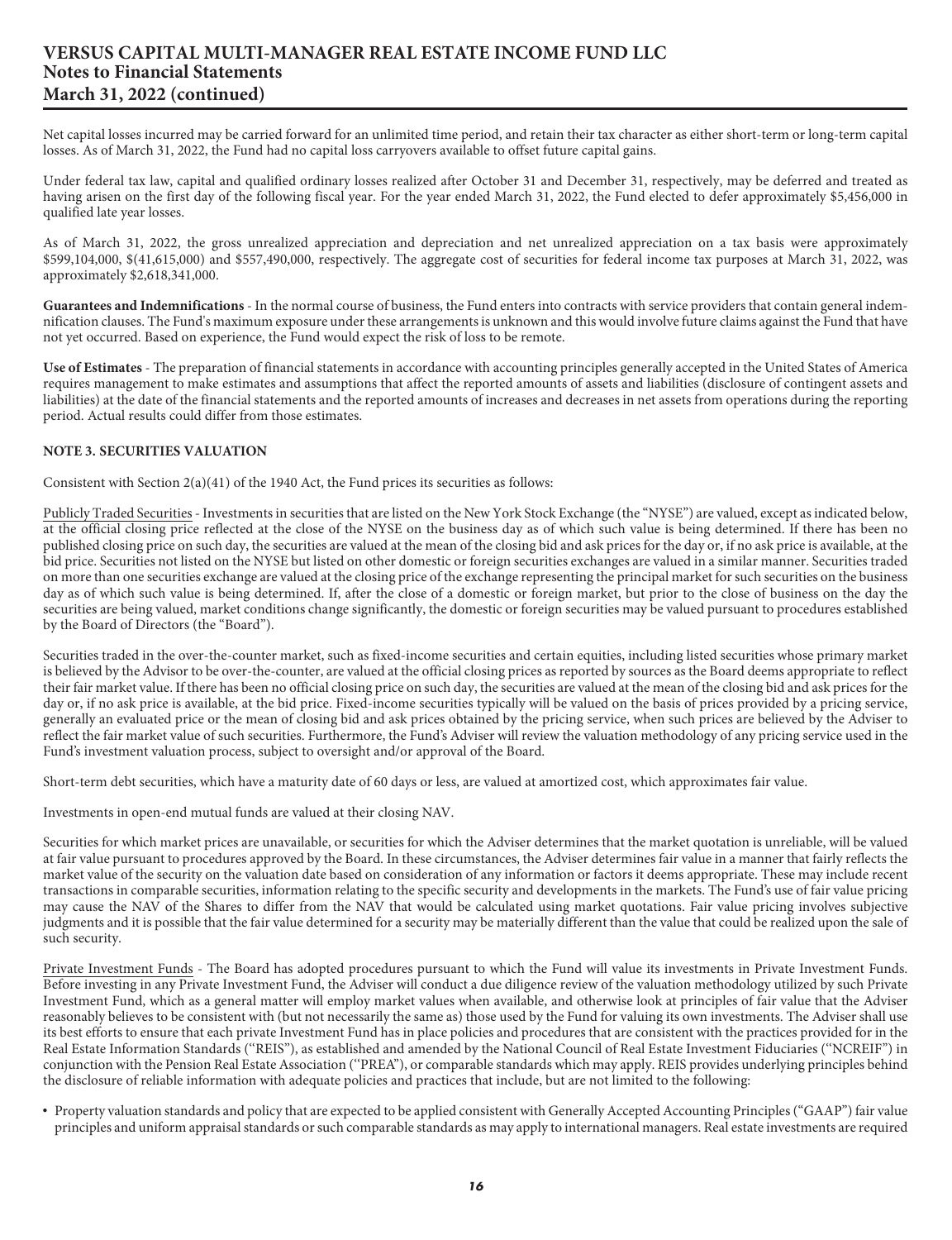to be valued, (a) internally (by the Private Investment Fund's manager) with third party (preferably an accounting or valuation firm) oversight to assure the reasonableness of and compliance with valuation policies, at least quarterly and (b) externally by an appraiser or other third party preferably once annually, but at least once every 36 months. Furthermore, the valuations should be performed with impartiality, objectivity and independence, and with control to demonstrate they have been completed fairly. This includes the maintenance of records of methods and techniques for valuation with sufficient documentation to understand the scope of work completed.

• Market Value Accounting and Reporting Standards including the production of quarterly financial statements and annual audited financials. This also incorporates quarterly performance measurement and reporting standards for every asset held by the Private Investment Fund. After investing in a Private Investment Fund, the Adviser will monitor the valuation methodology used by such Private Investment Fund and its manager.

The Fund values its investments in Private Investment Funds based in large part on valuations provided by the managers of the Private Investment Funds and their agents. These fair value calculations will involve significant professional judgment by the managers of the Private Investment Funds in the application of both observable and unobservable attributes. The calculated NAVs of the Private Investment Funds' assets may differ from their actual realizable value or future fair value. Valuations will be provided to the Fund based on the interim unaudited financial records of the Private Investment Funds and, therefore, will be estimates subject to adjustment (upward or downward) upon the auditing of such financial records and may fluctuate as a result. The Board and the Adviser may not have the ability to assess the accuracy of these valuations. Because a significant portion of the Fund's assets are invested in Investment Funds, these valuations have a considerable impact on the Fund's NAV.

For each quarterly period that the NAVs of the Private Investment Funds are calculated by the managers of such funds, each Private Investment Fund's NAV is typically adjusted based on the actual income and appreciation or depreciation realized by such Private Investment Fund when the quarterly valuations and income are reported. The Adviser will review this information for reasonableness based on its knowledge of current market conditions and the individual characteristics of each Investment Fund and may clarify or validate the reported information with the applicable manager of the Private Investment Fund. The Adviser may conclude, in certain circumstances, that the information provided by any such manager does not represent the fair value of the Fund's investment in a Private Investment Fund and is not indicative of what actual fair value would be under current market conditions. In those circumstances, the Adviser's Valuation Committee may determine to value the Fund's investment in the Private Investment Fund at a discount or a premium to the reported value received from the Private Investment Fund. Any such decision will be made in good faith by the Adviser's Valuation Committee, subject to the review and ratification of the Board's Valuation Committee. The Fund's valuation of each Private Investment Fund is individually updated as soon as the Adviser completes its reasonableness review, including any related necessary additional information validations with the manager of the Private Investment Fund, and typically within 45 calendar days after the end of each quarter for all Private Investment Funds. Additionally, between the quarterly valuation periods, the NAVs of such Private Investment Funds are adjusted daily based on the total return that each private Investment Fund is estimated by the Adviser to generate during the current quarter. The Adviser's Valuation Committee monitors these estimates regularly and updates them as necessary if macro or individual fund changes warrant any adjustments, subject to the review and supervision of the Board's Valuation Committee. The March 31, 2022 Portfolio of Investments presented herein reports the value of all the Fund's investments in Private Investment Funds at the respective NAVs provided by the managers of the Private Investment Funds and their agents, which may differ from the valuations used by the Fund in its March 31, 2022 NAV calculation.

Due to the inherent uncertainty of determining the fair value of investments that do not have readily available market quotations, the fair value of the Fund's investments may fluctuate from period to period. Additionally, the fair value of investments may differ significantly from the values that would have been used had a ready market existed for such investments and may differ materially from the values the Fund may ultimately realize. Further, such investments may be subject to legal and other restrictions on resale or may otherwise be less liquid than publicly traded securities.

**Fair Value Measurements:** The inputs and valuation techniques used to measure fair value of the Fund's investments are summarized into three levels as described in the hierarchy below:

- Level 1 unadjusted quoted prices in active markets for identical securities
- Level 2 prices determined using other significant observable inputs (including quoted prices for similar securities, interest rates, prepayment speeds, credit risk, etc.)
- Level 3 significant unobservable inputs (including the Fund's own assumptions in determining the fair value of investments)

At the end of each calendar quarter, management evaluates the classification of Levels 1, 2 and 3 assets and liabilities. Various factors are considered, such as changes in liquidity from the prior reporting period; whether or not a broker is willing to execute at the quoted price; the depth and consistency of prices from third party pricing services; the existence of contemporaneous, observable trades in the market; and changes in listings or delistings on national exchanges. The inputs or methodology used for valuing securities are not necessarily an indication of the risk associated with investing in those securities. A summary of inputs used to value the Fund's investments as of March 31, 2022 is as follows:

| <b>Total Market</b><br>Value at<br>03/31/2022 | Level 1<br><b>Quoted</b><br>Price | Level 2<br>Significant<br>Observable<br>Inputs | Level 3<br>Significant<br>Unobservable<br>Inputs |
|-----------------------------------------------|-----------------------------------|------------------------------------------------|--------------------------------------------------|
|                                               |                                   |                                                |                                                  |
| \$ 390,899,067                                | \$317,922,333                     | \$72,976,734                                   | <u>&gt;—</u>                                     |
| 9,739                                         |                                   | 9,739                                          | $\overline{\phantom{a}}$                         |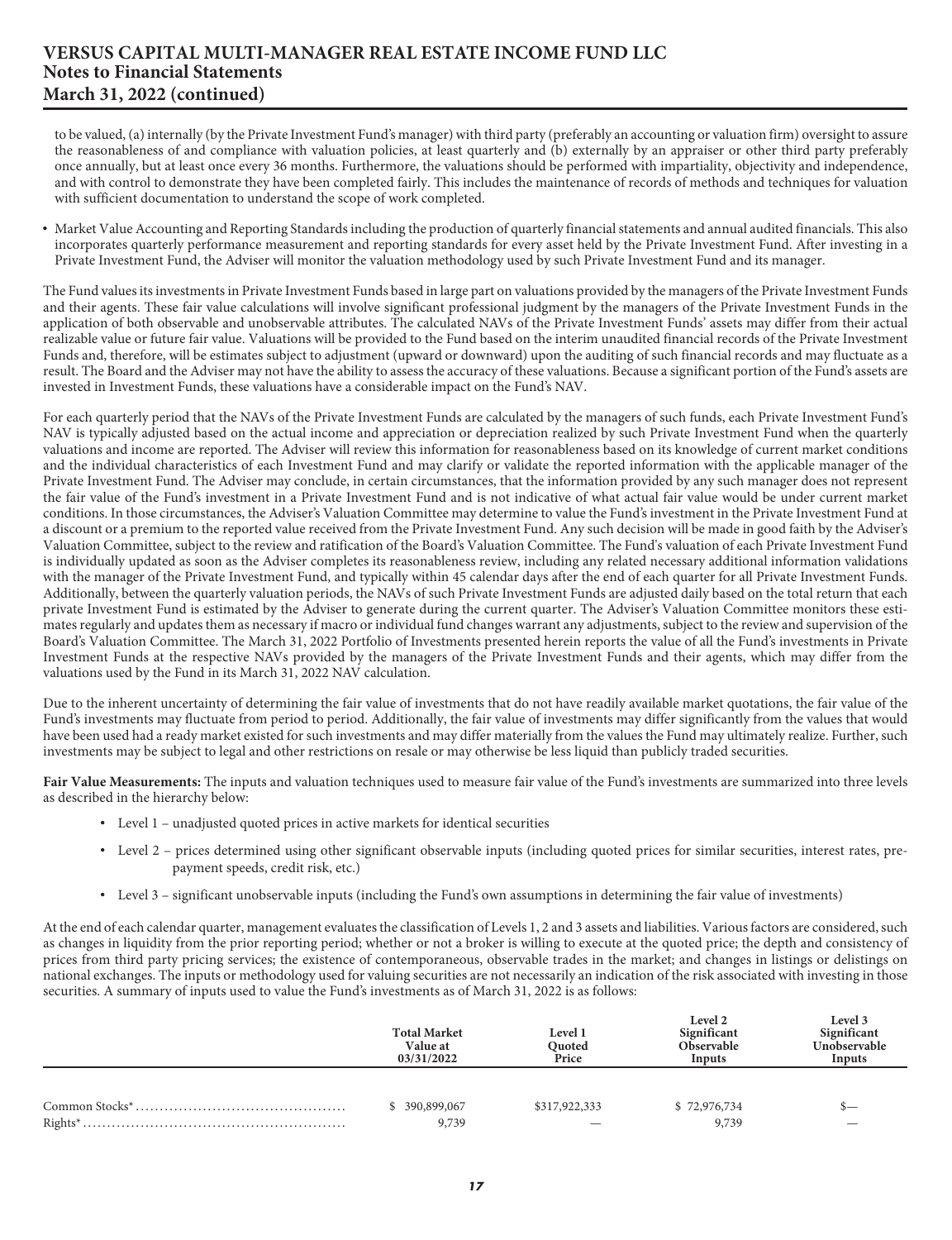|                                         | <b>Total Market</b><br>Value at<br>03/31/2022 | Level 1<br>Ouoted<br>Price | Level 2<br>Significant<br><b>Observable</b><br>Inputs | Level 3<br>Significant<br>Unobservable<br>Inputs |
|-----------------------------------------|-----------------------------------------------|----------------------------|-------------------------------------------------------|--------------------------------------------------|
|                                         | 43,083,007                                    | \$43,083,007               |                                                       |                                                  |
| Commercial Mortgage Backed Securities   | 115,268,061                                   |                            | 115,268,061                                           |                                                  |
|                                         | 146,857,313                                   | 146,857,313                |                                                       |                                                  |
|                                         | 696,117,187                                   | \$507,862,653              | \$188,254,534                                         |                                                  |
| Private Investment Funds (held at NAV)* | 2,479,725,123                                 |                            |                                                       |                                                  |
|                                         | \$3,175,842,310                               |                            |                                                       |                                                  |

\* See Portfolio of Investments for industry breakout.

#### **NOTE 4. FEES AND OTHER TRANSACTIONS WITH AFFILIATES**

Pursuant to an Investment Management Agreement, Versus Capital Advisors LLC serves as the investment adviser to the Fund. For its services under this agreement, the Fund pays the Adviser an Investment Management Fee at an annual rate of 0.95% of the Fund's NAV, which accrues daily based on the net assets of the Fund and is paid quarterly. The Fund incurred fees to the Adviser of approximately \$25,935,000 for the year ended March 31, 2022, which are included within Adviser fees on the accompanying statement of operations.

The Adviser has retained the services of Security Capital Research & Management, Inc. and Principal Real Estate Investors, LLC as sub-advisers of the Fund (the "Sub-Advisers"). The Sub-Advisers each manage a specified portion of the Fund's assets to be invested in domestic and international publicly traded real estate securities, such as common and preferred stock of publicly listed REITs, commercial mortgage-backed securities, commercial real estate collateralized debt obligations, and senior unsecured debt of REITs. Fees paid to the Sub-Advisers are based on the average net assets that they manage at an annual rate between 0.45% and 1.00%. The Fund incurred fees to the Sub-Advisers of approximately \$3,646,000 for the year ended March 31, 2022, which are included within Adviser fees on the accompanying statement of operations.

Foreside Funds Distributors LLC, (the "Distributor") serves as the Fund's statutory underwriter and facilitates the distribution of Shares.

The Fund pays each Independent Director a fee per annum. In addition, the Fund reimburses each of the Independent Directors for travel and other expenses incurred in connection with attendance at meetings; provided, however, that if more than three board meetings require out-of-town travel time, such additional travel time may be billed at the rate set forth in the Board of Directors Retainer Agreement or as amended by action of the Board from time to time. Each of the Independent Directors is a member of all Committees. The Chairman of the Audit Committee receives an additional fee per annum. Other members of the Board and executive officers of the Fund receive no compensation. The Fund also reimburses the Adviser for a portion of the compensation that it pays to the Fund's Chief Compliance Officer.

#### **NOTE 5. MARKET RISK FACTORS**

The Fund's investments in securities and/or financial instruments may expose the Fund to various market risk factors including, but not limited to the following:

**General Market Fluctuations Will Affect the Fund's Returns.** The Fund's investments in Private Investment Funds and real estate securities may be negatively affected by the broad investment environment in the real estate market, the debt market and/or the equity securities market.

**General Risks of the Private Investment Funds Investing in Real Estate**. The Fund will not invest in real estate directly, but, because the Fund will invest in Private Investment Funds that qualify as REITs or investment vehicles treated similarly as private REITs, the Fund's investment portfolio will be significantly impacted by the performance of the real estate market.

**Risks of Investing in Equity Securities**. The prices of equity and preferred securities fluctuate based on changes in a company's financial condition and overall market and economic conditions. Preferred securities may be subject to additional risks, such as risks of deferred distributions, liquidity risks, and differences in shareholder rights associated with such securities.

**Unfunded Commitments.** In order to meet its obligation to provide capital for unfunded commitments, the Fund may have to hold some, or in certain cases a substantial amount, of its assets temporarily in money market securities, cash or cash equivalents, possibly for several months; liquidate portfolio securities at an inopportune time; or borrow under a line of credit. This could make it difficult or impossible to take or liquidate a position in a particular security at a price consistent with the Adviser's strategy.

**Risks Relating to Current Interest Rate Environment.** A wide variety of factors can cause interest rates or yields of U.S. Treasury securities (or yields of other types of bonds) to rise (e.g., central bank monetary policies, inflation rates, general economic conditions, reduced market demand for low yielding investments, etc.). The U.S. Federal Reserve has recently begun raising interest rates in light of recent inflationary pressures and interest rates may increase rapidly. Thus, the Fund currently faces a heightened level of risk associated with rising interest rates and/or bond yields.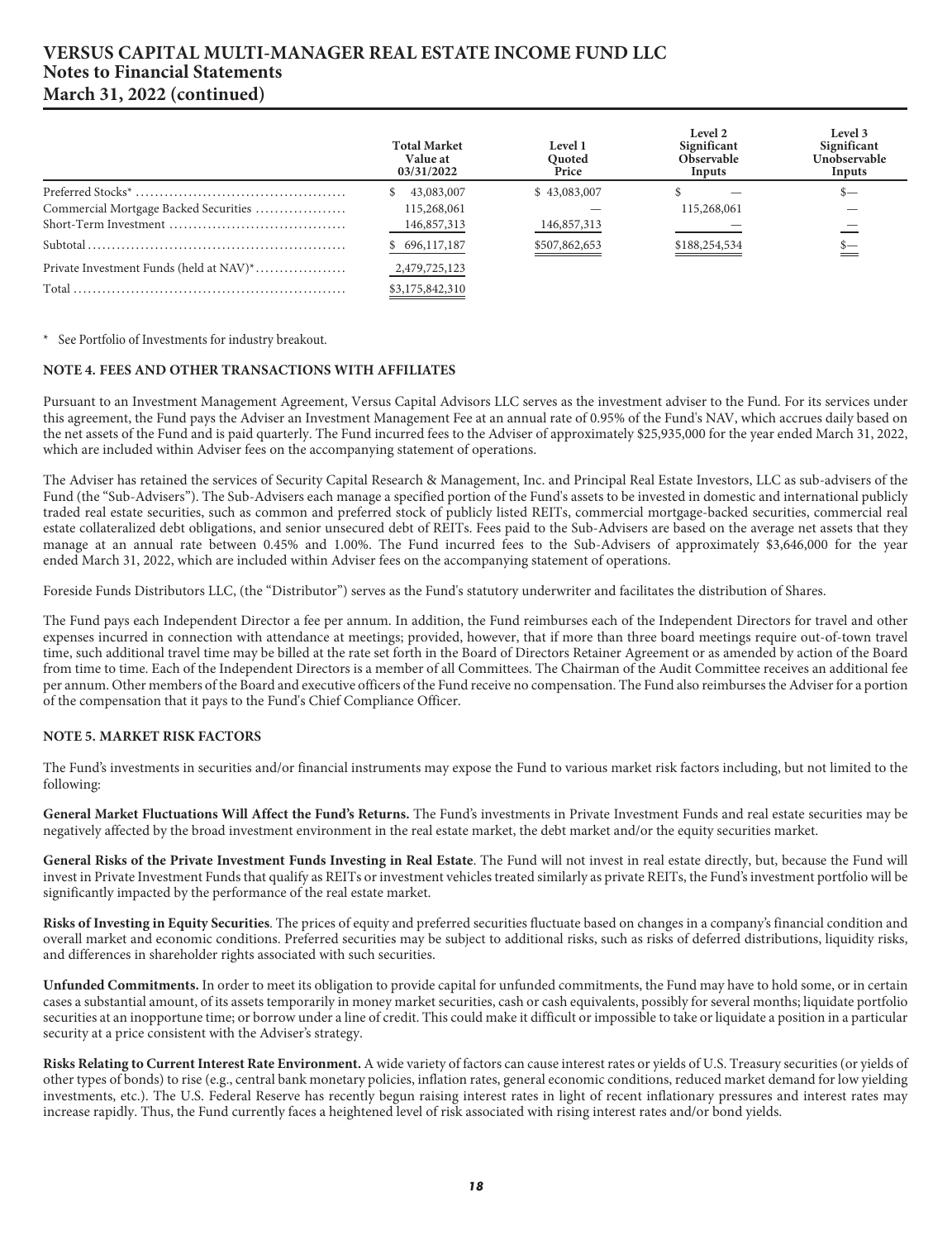**Liquidity Risk.** The Fund will invest in restricted securities and other investments that are illiquid. Restricted securities are securities that may not be sold to the public without an effective registration statement under the Securities Act, or, if they are unregistered, may be sold only in a privately negotiated transaction or pursuant to an exemption from registration under the Securities Act. The Fund may be unable to sell restricted and other illiquid securities at the most opportune times or at prices approximating the value at which it purchased such securities. The Fund's portfolio may include a number of investments for which no market exists and which have substantial restrictions on transferability.

**Market Disruption, Health Crises, Terrorism and Geopolitical Risks.** The Fund's investments may be negatively affected by the broad investment environment in the real estate market, the debt market and/or the equity securities market. The investment environment is influenced by, among other things, interest rates, inflation, politics, fiscal policy, current events, competition, productivity and technological and regulatory change. In addition, the Fund may be adversely affected by uncertainties such as war, terrorism, international political developments, sanctions or embargos, tariffs and trade wars, changes in government policies, global health crises or similar pandemics, and other related geopolitical events may lead to increased short-term market volatility and have adverse long-term effects on world economies and markets generally, as well as adverse effects on issuers of securities and the value of investments.

## **NOTE 6. INVESTMENT TRANSACTIONS**

For the year ended March 31, 2022, the purchases and sales of investment securities, excluding short-term investments and U.S. Government securities were approximately \$1,063,034,000 and \$890,876,000, respectively. For the year ended March 31, 2022, the purchases and sales of U.S. Government securities were approximately \$2,225,000 and \$0, respectively.

## **NOTE 7. REPURCHASE OFFERS**

The Fund has a fundamental policy that it will make quarterly Repurchase Offers for no less than 5% of its shares outstanding at NAV, unless suspended or postponed in accordance with regulatory requirements (as discussed below), and that each quarterly repurchase pricing shall occur no later than the 14th day after the Repurchase Request Deadline (defined below), or the next Business Day if the 14th is not a Business Day (each a "Repurchase Pricing Date"). In general, the Repurchase Pricing Date occurs on the Repurchase Request Deadline and settlement occurs 3 days later. Shares will be repurchased at the NAV per Share determined as of the close of regular trading on the NYSE on the Repurchase Pricing Date.

Shareholders will be notified in writing about each quarterly Repurchase Offer, how they may request that the Fund repurchase their shares and the Repurchase Request Deadline, which is the date the Repurchase Offer ends. The Repurchase Request Deadline will be determined by the Board. The time between the notification to shareholders and the Repurchase Request Deadline may vary from no more than 42 days to no less than 21 days. The repurchase price of the shares will be the NAV as of the close of regular trading on the NYSE on the Repurchase Pricing Date. Payment pursuant to the repurchase will be made to the shareholders within seven days of the Repurchase Pricing Date (the "Repurchase Payment Deadline"). Certain authorized institutions, including custodians and clearing platforms, may set times prior to the Repurchase Request Deadline by which they must receive all documentation they may require relating to repurchase requests and may require additional information. In addition, certain clearing houses may allow / require shareholders to submit their tender request only on the Repurchase Request Deadline.

Shares tendered for repurchase by shareholders prior to any Repurchase Request Deadline will be repurchased subject to the aggregate repurchase amounts established for that Repurchase Request Deadline. Repurchase proceeds will be paid to shareholders prior to the Repurchase Payment Deadline.

The Board, or a committee thereof, in its sole discretion, will determine the number of shares that the Fund will offer to repurchase (the "Repurchase Offer Amount") for a given Repurchase Request Deadline. The Repurchase Offer Amount, however, will be no less than 5% of the total number of shares outstanding on the Repurchase Request Deadline.

If Share repurchase requests exceed the number of Shares in the Fund's Repurchase Offer, the Fund may, in its sole discretion (i) repurchase the tendered Shares on a pro rata basis or (ii) increase the number of Shares to be repurchased by up to 2% of the Fund's outstanding Shares. If Share repurchase requests exceed the number of Shares in the Fund's Repurchase Offer plus 2% of the Fund's outstanding Shares, the Fund is required to repurchase the Shares on a pro rata basis. However, the Fund may accept all shares tendered for repurchase by shareholders who own less than one hundred shares and who tender all of their Shares before prorating other amounts tendered. Because of the potential for proration, tendering shareholders may not have all of their tendered Shares repurchased by the Fund.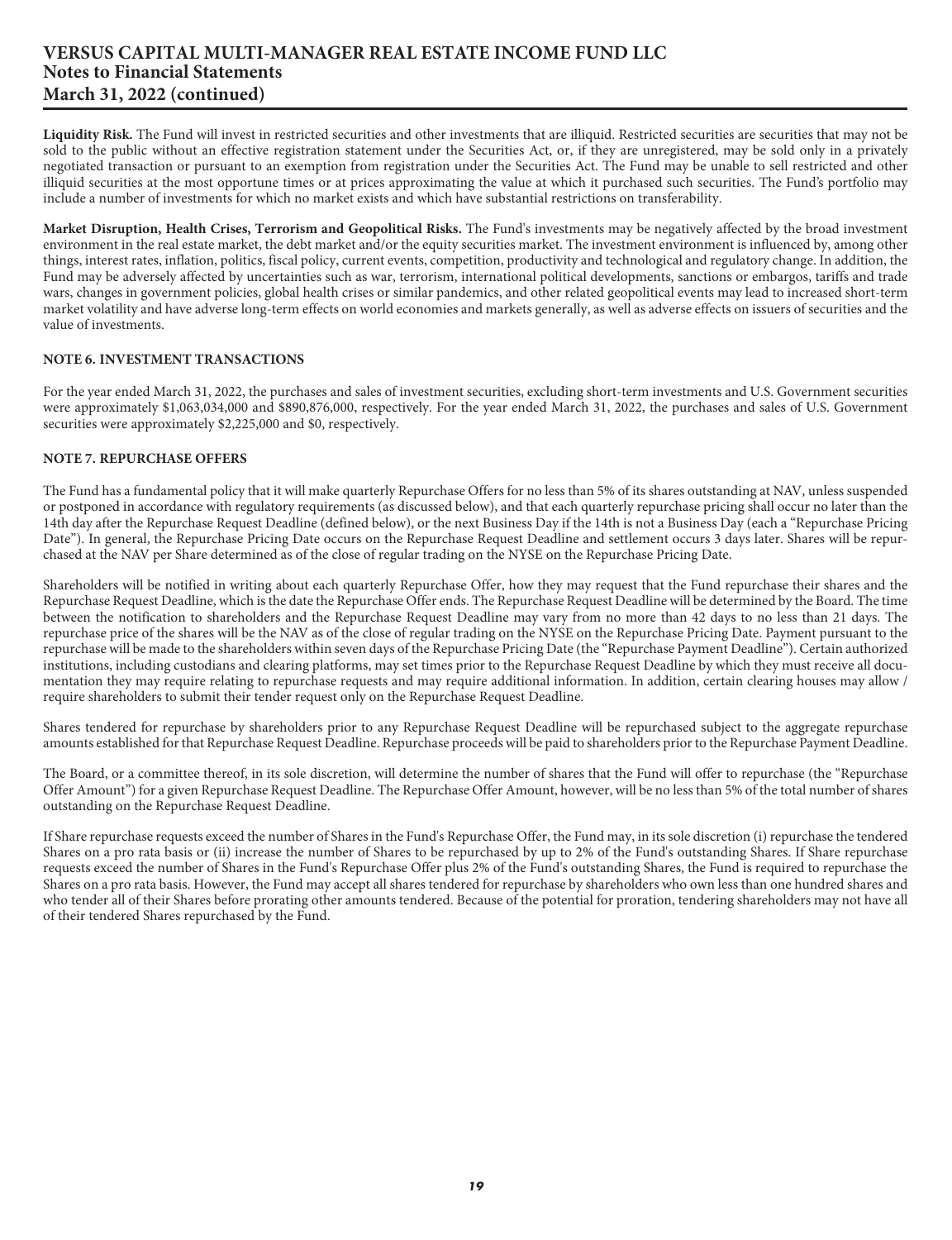| Repurchase<br>Request<br>Deadline/Pricing<br>Date | Repurchase<br><b>Offer Amount</b><br>(Percentage) | Repurchase<br><b>Offer Amount</b><br>(Shares) | <b>Shares</b><br><b>Tendered for</b><br>Repurchase | Percentage of<br><b>Tendered</b><br><b>Shares</b><br>Repurchased | Value of<br>Repurchased<br><b>Shares</b> |
|---------------------------------------------------|---------------------------------------------------|-----------------------------------------------|----------------------------------------------------|------------------------------------------------------------------|------------------------------------------|
|                                                   |                                                   |                                               |                                                    |                                                                  |                                          |
|                                                   | 8%                                                | 7,338,912                                     | 6,161,022                                          | 100%                                                             | \$171,021,942                            |
|                                                   |                                                   | 7,392,545                                     | 3,040,247                                          | 100%                                                             | 87,506,629                               |
|                                                   |                                                   | 7,547,208                                     | 2,805,071                                          | 100%                                                             | 83,450,871                               |
|                                                   |                                                   | 7,877,501                                     | 2,796,262                                          | 100%                                                             | 84,139,520                               |

Results of the Fund's Repurchase Offers during the year ended March 31, 2022 are as follows:

## **NOTE 8. LINE OF CREDIT**

Effective April 15, 2021, the Fund renewed its \$150,000,000 line of credit ("LOC") with Zions Bancorporation N.A. dba Vectra Bank Colorado ("Vectra"). Borrowings, if any, under the LOC bear interest at the one month LIBOR/Rate plus 1.50% at the time of borrowing with a minimum interest rate of 2.50%. The Fund incurred interest expense of approximately \$49,000 during the year ended March 31, 2022. In addition, the Fund incurs a Non-Utilization Fee equal to 0.375% on the portion of the LOC not being used and certain origination and structuring fees (the "other LOC fees"). The Fund incurred other LOC fees equal to approximately \$1,256,000 during the year ended March 31, 2022. As collateral for the lines of credit, the Fund would grant Vectra a first position security interest in and lien on securities held by the Fund in a collateral account. The Fund's outstanding borrowings from the LOC were \$0 at March 31, 2022 and the Fund complied with all covenants of the LOC during the year ended March 31, 2022.

Effective April 13, 2022, the Fund renewed its LOC with an increased borrowing limit of \$172,500,000. Borrowings, if any, under the April 13, 2022 renewal bear interest at the one-month Secured Overnight Financing Rate (SOFR), plus 1.60% at the time of borrowing.

#### **NOTE 9. RESTRICTED SECURITIES**

Restricted securities include securities that have not been registered under the Securities Act of 1933, as amended, and securities that are subject to restrictions on resale. The Fund may invest in restricted securities that are consistent with the Fund's investment objective and investment strategies. Investments in restricted securities are valued at net asset value as practical expedient for fair value, or fair value as determined in good faith in accordance with procedures adopted by the Board. It is possible that the estimated value may differ significantly from the amount that might ultimately be realized in the near term, and the difference could be material. Each of the following securities can suspend redemptions if its respective Board deems it in the best interest of its shareholders. This and other important information are described in the Fund's Prospectus.

As of March 31, 2022, the Fund invested in the following restricted securities:

| Security(a)                                   | Acquisition<br>Date(b) | Shares/Par  | Cost<br>(\$1,000s) | Value<br>(\$1,000s) | Unfunded<br>Commitments<br>(\$1,000)(c) | $%$ of<br><b>Net</b><br>Assets | Redemption<br>Notice(d) |
|-----------------------------------------------|------------------------|-------------|--------------------|---------------------|-----------------------------------------|--------------------------------|-------------------------|
| AEW Core Property (U.S.), LP                  | 7/2/2013               | 103,618     | 101,472<br>\$      | \$131,922           | \$                                      | 4.1%                           | $45 \text{ Days}(e)$    |
| AEW Value Investors US LP                     | 8/17/2017              | $-(f)$      | 75,000             | 100,587             |                                         | 3.1%                           | 90 Days                 |
| Barings European Core Property Fund           | 6/13/2017              | 72,560      | 100,046            | 99,897              | 27,905                                  | 3.1%                           | $60$ Days $(g)$         |
| CBRE U.S. Core Partners LP                    | 3/29/2018              | 122,982,873 | 195,312            | 246,519             |                                         | 7.7%                           | 60 Days                 |
| CBRE U.S. Logistics Partners LP               | 3/31/2022              | 11,725,745  | 14,933             | 14,872              | 185,128                                 | 0.5%                           | 90 Days(h)              |
| Clarion Gables Multifamily Trust LP           | 3/4/2019               | 89,172      | 115,944            | 163,644             | 10,000                                  | 5.1%                           | 90 Days                 |
| Clarion Lion Properties Fund LP               | 7/1/2013               | 127,263     | 174,217            | 245,688             |                                         | 7.6%                           | 90 Days                 |
| GI Partners ETS Fund                          | 9/24/2021              | 18,326      | 18,681             | 23,058              | 61,652                                  | 0.7%                           | 90 Days(h)              |
| GWL U.S. Property Fund LP                     | 12/30/2019             | $-$ (i)     | 125,000            | 159,145             |                                         | 5.0%                           | 90 Days                 |
| Harrison Street Core Property Fund            | 8/13/2014              | 79,032      | 110,617            | 121,424             |                                         | 3.8%                           | 45 Days                 |
| Heitman America Real Estate LP                | 12/2/2014              | 99,046      | 119,927            | 150,356             |                                         | 4.7%                           | 90 Days                 |
| Heitman Core Real Estate Debt Income Trust LP | 4/1/2017               | 144,358     | 146,897            | 145,139             |                                         | 4.5%                           | 90 Days                 |
| Invesco Core Real Estate USA LP               | 12/31/2013             | 1,060       | 189,500            | 240,626             |                                         | 7.5%                           | 45 Days                 |
| Invesco Real Estate Asia Fund                 | 9/30/2014              | 1,049,052   | 133,426            | 152,039             | —                                       | 4.7%                           | 45 Days                 |
| LaSalle Property Fund LP                      |                        |             |                    |                     |                                         |                                |                         |
| Class A Shares                                | 8/31/2015              | 19,839      | 32,120             | 41,442              |                                         | 1.3%                           | $45$ Days $(g)$         |
| Class B Shares                                | 8/31/2015              | 1,422       | 2,302              | 2,970               |                                         | 0.1%                           | 45 Days(g)              |
| RREEF America REIT II, Inc.                   | 9/30/2013              | 969,603     | 116,840            | 153,305             | 2,250                                   | 4.8%                           | 45 Days                 |
| TA Realty Core Property Fund, LP              | 1/3/2022               | 34,640      | 49,490             | 53,557              | 75,000                                  | 1.7%                           | 45 Days                 |
| Trumbull Property Fund LP                     | 9/30/2013              | 2,610       | 28,137             | 30,393              |                                         | 0.9%                           | $60$ Days $(i)$         |
| Trumbull Property Income Fund, LP             | 4/1/2016               | 2,801       | 34,447             | 39,932              |                                         | 1.2%                           | 60 Days                 |
| US Government Building Open-End Feeder, LP    | 5/1/2014               | $-(k)$      | 51,887             | 72,180              |                                         | 2.2%                           | 60 Days                 |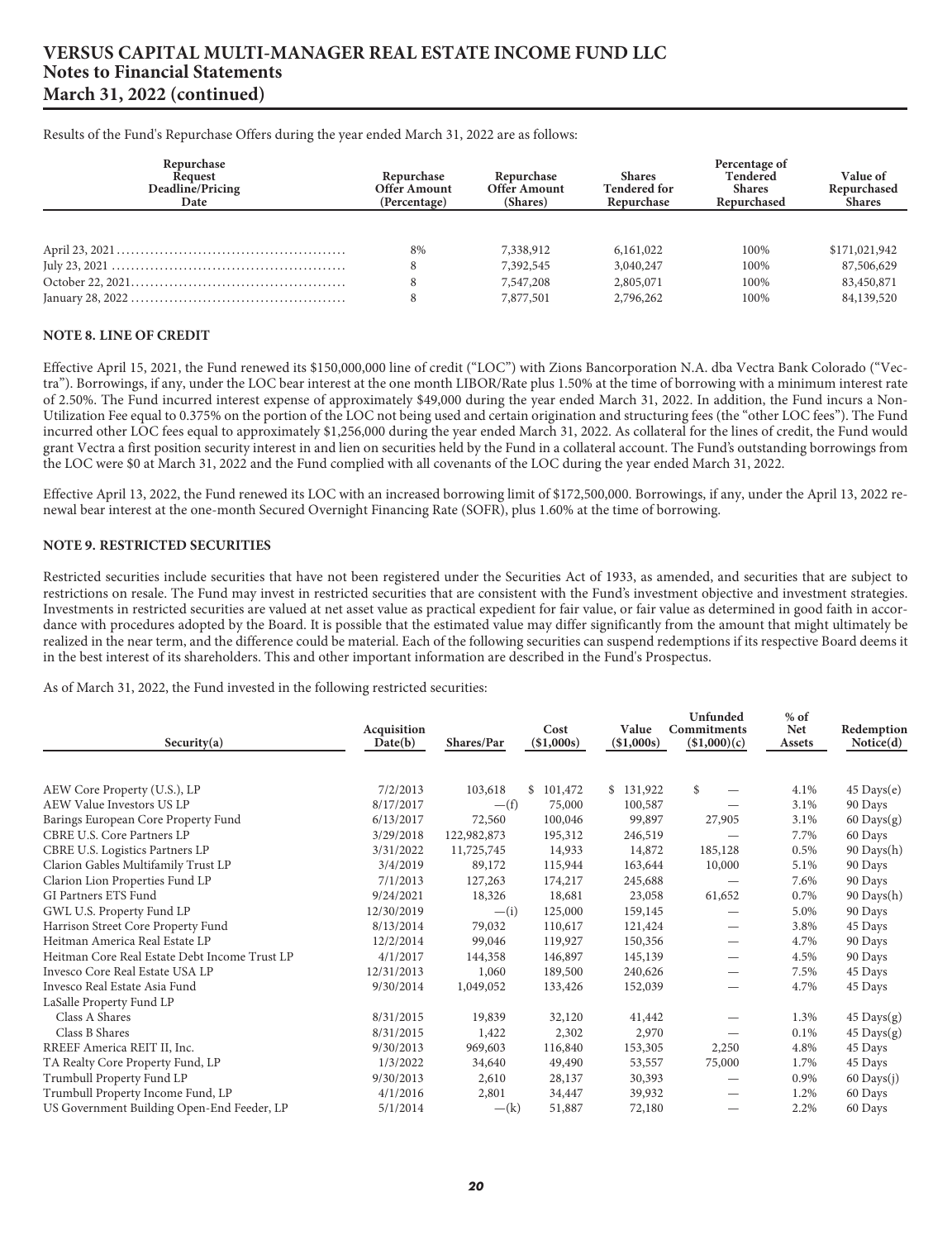| Security(a)                                   | Acquisition<br>Date(b) | Shares/Par | Cost<br>(\$1,000s) | Value<br>( \$1,000s) | Unfunded<br>Commitments<br>(\$1,000)(c) | $%$ of<br><b>Net</b><br><b>Assets</b> | Redemption<br>Notice(d) |
|-----------------------------------------------|------------------------|------------|--------------------|----------------------|-----------------------------------------|---------------------------------------|-------------------------|
| USGBF Alpha Feeder LP                         | 10/1/2021              | $-$ (1) \$ | 15,037             | 18,522               | \$15,000                                | 0.6%                                  | $60$ Days $(m)$         |
| Walton Street Real Estate Core-Plus Fund, LP. | 9/29/2021              | 54,495     | 60,771             | 72,508               | 14,045                                  | 2.3%                                  | $45$ Days(h)            |
| Total                                         |                        |            | \$2,012,003        | \$2,479,725          | \$390,980                               | 77.2%                                 |                         |

(a) The investment funds are open-ended Investment Funds organized to serve as a collective investment vehicle through which eligible investors may invest in a professionally managed real estate portfolio of equity and debt investments consisting of multi-family, industrial, retail and office properties in targeted metropolitan areas. The principal investment objective of the Investment Funds is to generate attractive, predictable investment returns from a target portfolio of low-risk equity investments in income-producing real estate while maximizing the total return to shareholders through cash dividends and appreciation in the value of shares.

- (b) Represents initial acquisition date as shares are purchased at various dates through the current period.
- (c) Unfunded Commitments approximate their fair values.
- (d) The investment funds provide for a quarterly redemption subject to the notice period listed.
- (e) The Fund submitted a partial redemption request prior to period end, but will maintain market exposure to the investment through a future date. The Investment Manager expects to meet all redemptions over time.
- (f) Partnership is not designated in units. The Fund owns approximately 28.4% at March 31, 2022.
- (g) The Fund submitted a full redemption request prior to period end, but will maintain market exposure to the investment through a future date. The Investment Manager expects to meet all redemptions over time.
- (h) 3 year lockup from initial purchase.
- (i) Partnership is not designated in units. The Fund owns approximately 15.9% at March 31, 2022.
- (j) The Fund submitted a full redemption request prior to period end, but will maintain market exposure to the investment through a future date. The Investment Manager expects to meet all redemptions over time.
- (k) Partnership is not designated in units. The Fund owns approximately 2.7% at March 31, 2022.
- (l) Partnership is not designated in units. The Fund owns approximately 32.3% of this Fund.
- (m) Each capital contribution is subject to a two year lockup.

#### **NOTE 10. AFFILIATED ISSUERS**

The following table lists each issuer owned by the Fund that may be deemed an "affiliated company" under the 1940 Act, as well as transactions that occurred in the security of such issuer during the year ended March 31, 2022:

| <b>Affiliated Investment</b> | Value<br>at<br>03/31/21 | Income<br>Purchases Distributions Sales Gain/Loss App/Dep | Realized | Change<br>in | Value<br>at<br>03/31/2022 03/31/2022 | Shares<br>Held at |
|------------------------------|-------------------------|-----------------------------------------------------------|----------|--------------|--------------------------------------|-------------------|
|                              |                         |                                                           | $s-$     |              | \$24,716,542 \$100,587,444           |                   |

#### **NOTE 11. RECENT ACCOUNTING PRONOUNCEMENTS**

In March 2020, the Financial Accounting Standards Board issued Accounting Standards Update 2020-04, Reference Rate Reform (Topic 848) – Facilitation of the Effects of Reference Rate Reform on Financial Reporting (the "ASU"), which provides optional, temporary relief with respect to the financial reporting of contracts subject to certain types of modifications due to the planned discontinuation of the London Interbank Offered Rate (LIBOR) and other interbank-offered based reference rates as of the end of 2021. The guidance is effective for certain reference rate-related contract modifications that occur during the period March 12, 2020 through December 31, 2022. The Adviser doesn't believe there will be a material impact to the financial statements as a result of the ASU.

In December 2020, the SEC adopted a final rule (Rule 2a-5) under the 1940 Act addressing fair valuation of fund investments. The new rule sets forth requirements for good faith determinations of fair value as well as for the performance of fair value determinations, including related oversight and reporting obligations. The new rule also defines "readily available market quotations" for purposes of the definition of "value" under the Act, and the SEC noted that this definition would apply in all contexts under the Act. The effective date for the rule is March 8, 2021. The SEC adopted an eighteen-month transition period beginning from the effective date for the new rule. The Adviser is currently evaluating the impact, if any, on the financial statements.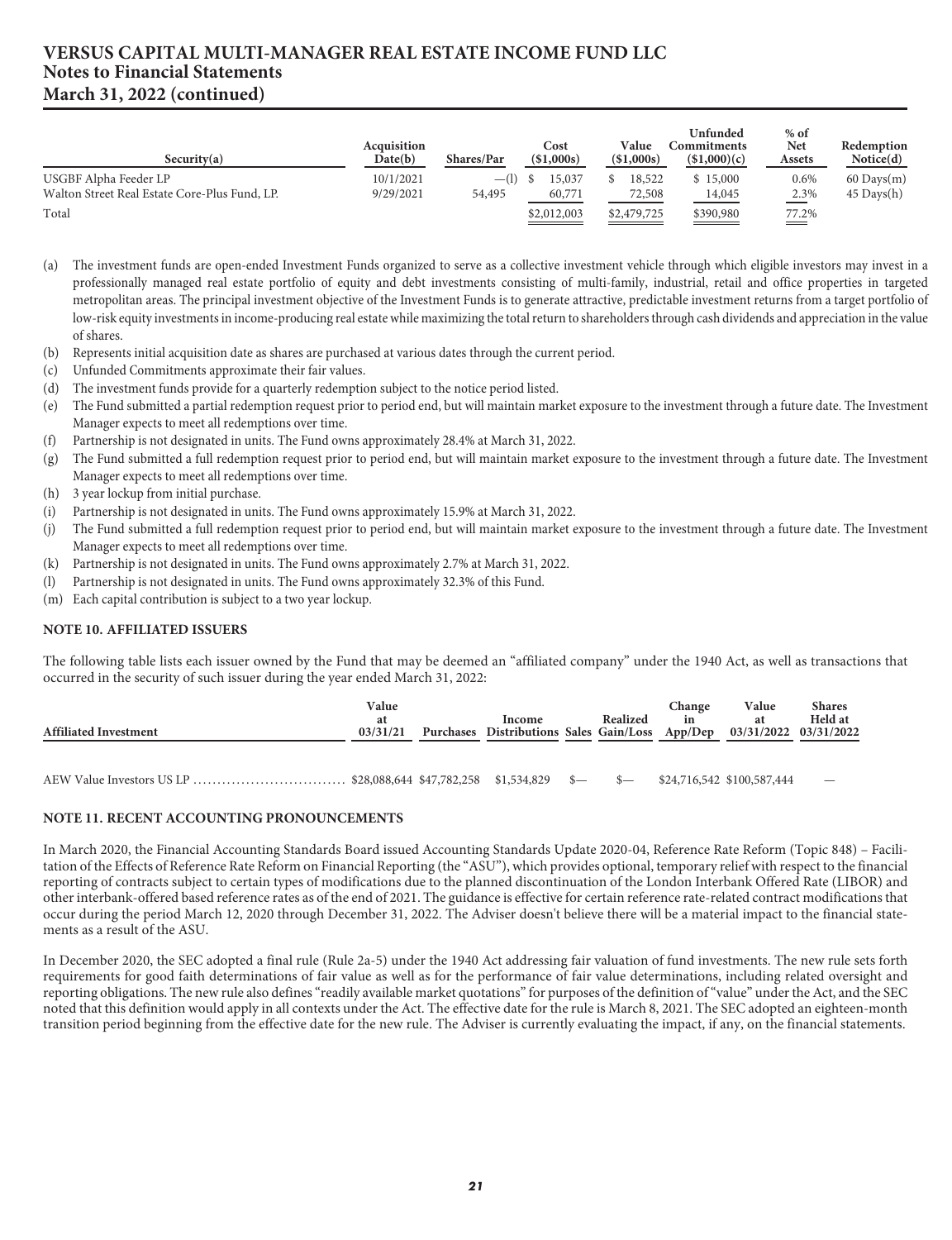# **NOTE 12. SUBSEQUENT EVENTS**

The Fund offered to repurchase 8% of its outstanding shares, representing 8,301,690 shares, with respect to its April 22, 2022 Repurchase Offer. Shareholders actually tendered 3,481,134 total shares for repurchase. The Fund repurchased 100% of total tendered shares, representing approximately \$108,889,878.

Management has evaluated the impact of all subsequent events on the Fund through the date the financial statements were issued and determined that there are no additional subsequent events to report.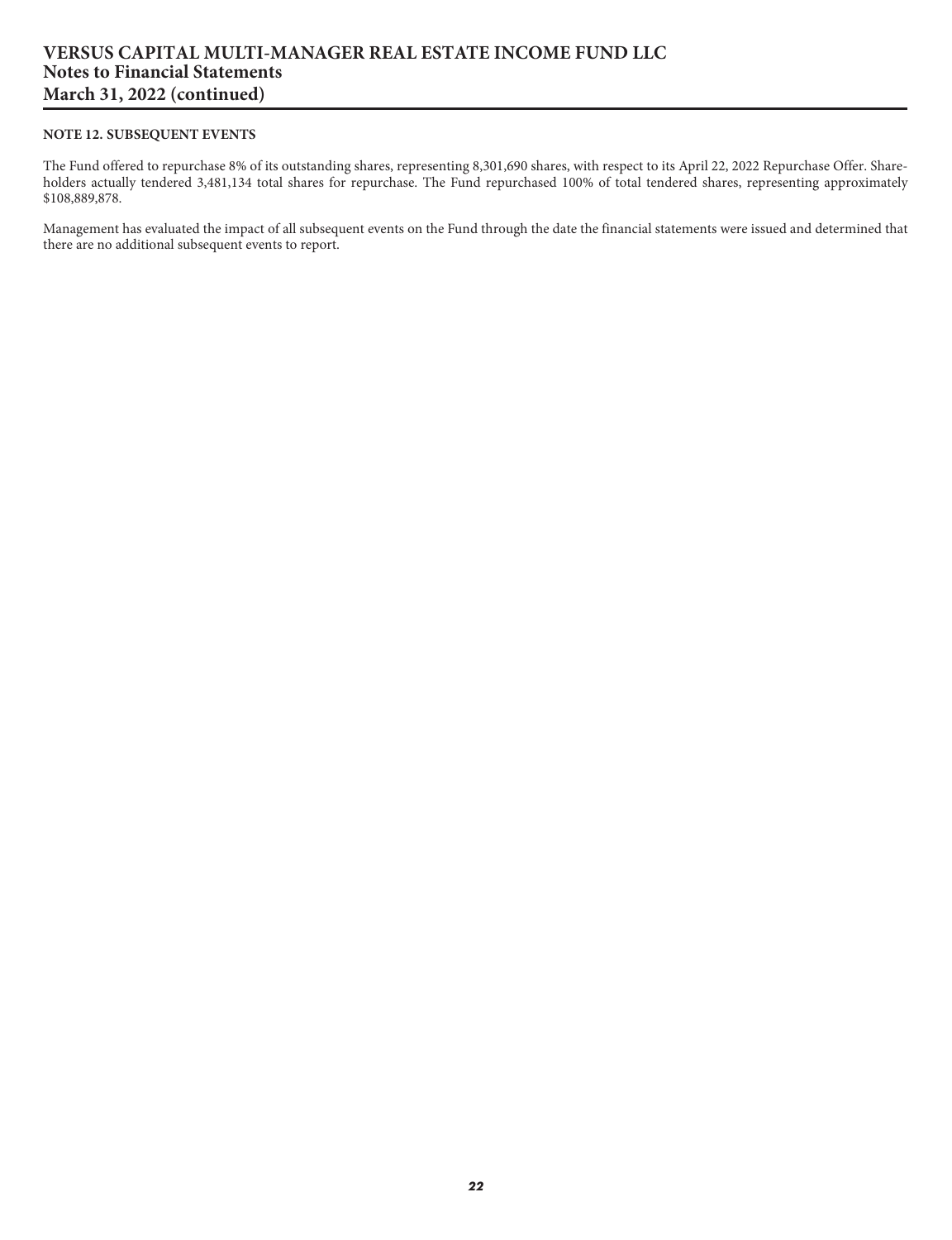#### <span id="page-23-0"></span>**SECURITY PROXY VOTING**

The Fund's policy is to vote its proxies in accordance with the recommendations of management. A description of the policies and procedures that the Fund uses to determine how to vote proxies relating to portfolio securities is available without charge upon request by calling (866) 280-1952 and on the SEC's website at<http://www.sec.gov.>

#### **PORTFOLIO HOLDINGS**

The Fund files its complete schedule of portfolio holdings with the SEC for the first and third quarters of each fiscal year on Form N-PORT, which has replaced Form N-Q, within 60 days after the end of the period. Copies of the Fund's Forms N-PORT are available without a charge, upon request, by contacting the Fund at (866) 459-2772 and on the SEC's website at http://www.sec.gov.

## **DIVIDEND REINVESTMENT PLAN**

All distributions paid by the Fund will be reinvested in additional Shares of the Fund unless a shareholder "opts out" (elects not to reinvest in Shares), pursuant to the Fund's Dividend Reinvestment Policy. A shareholder may elect initially not to reinvest by indicating that choice on a shareholder certification. Thereafter, a shareholder is free to change his, her or its election on a quarterly basis by contacting BNY Mellon (or, alternatively, by contacting the Selling Agent that sold such shareholder his, her or its Shares, who will inform the Fund). Shares purchased by reinvestment will be issued at their NAV on the ex-dividend date. There is no Sales Load or other charge for reinvestment. The Fund reserves the right to suspend or limit at any time the ability of shareholders to reinvest distributions. The automatic reinvestment of dividends and capital gain distributions does not relieve participants of any U.S. federal income tax that may be payable (or required to be withheld) on such distributions.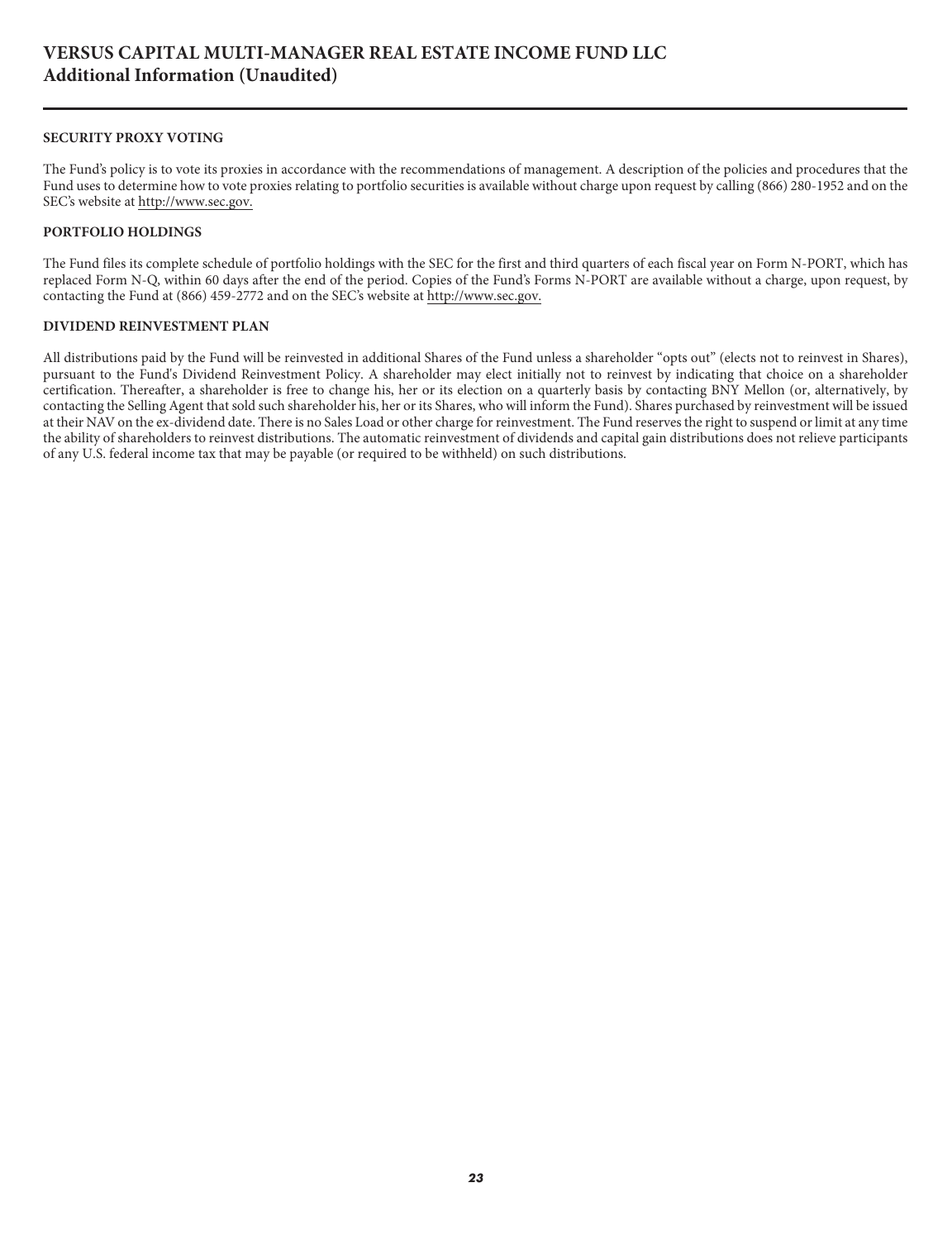## **DIRECTORS AND OFFICERS**

The Board has overall responsibility to manage and control the business affairs of the Fund, including the complete and exclusive authority to oversee and to establish policies regarding the management, conduct and operation of the Fund's business. The Board exercises the same powers, authority and responsibilities on behalf of the Fund as are customarily exercised by the board of directors of a registered investment company organized as a corporation. Information pertaining to the Board is set forth below.

| Name, Address,<br>and Year of Birth <sup>(1)</sup> | Position(s)<br><b>Held with</b><br>Fund     | Term of<br>Office<br>and<br>Length of<br><b>Time</b><br>Served <sup>(2)</sup>                                       | Principal<br>Occupation(s)<br><b>During Past 5 Years</b>                                                                                                                                                                                                                                                 | Number of<br>Portfolios in<br>Fund<br>Complex $^{(3)}$<br>Overseen by<br>Director | <b>Other Public</b><br>Company<br>Directorships<br>Held<br>by Director |
|----------------------------------------------------|---------------------------------------------|---------------------------------------------------------------------------------------------------------------------|----------------------------------------------------------------------------------------------------------------------------------------------------------------------------------------------------------------------------------------------------------------------------------------------------------|-----------------------------------------------------------------------------------|------------------------------------------------------------------------|
| Independent Directors <sup>(4)</sup>               |                                             |                                                                                                                     |                                                                                                                                                                                                                                                                                                          |                                                                                   |                                                                        |
| Robert F. Doherty;<br>1964                         | Independent<br>Director                     | Since<br>March<br>2019                                                                                              | Chief Financial Officer of Sustainable<br>Living Partners (2018 - present); Partner<br>of Renova Capital Partners (2010 -<br>present); Chief Financial Officer of<br>Ensyn Corporation (2013-2018).                                                                                                      | $\overline{2}$                                                                    | $\mathbf{0}$                                                           |
| Jeffry A. Jones;<br>1959                           | Independent<br>Director                     | Since<br>inception                                                                                                  | Principal of SmithJones, (Real Estate)<br>(2008 to present).                                                                                                                                                                                                                                             | $\overline{c}$                                                                    | $\mathbf{0}$                                                           |
| Richard J. McCready;<br>1958                       | Lead<br>Independent<br>Director             | Lead<br>Independent<br>Director<br>(March<br>$2020 -$<br>present);<br>Independent<br>Director<br>since<br>inception | President of The Davis Companies (2014<br>- present).                                                                                                                                                                                                                                                    | $\overline{2}$                                                                    | $\Omega$                                                               |
| Paul E. Sveen;<br>1961                             | Independent<br>Director                     | Since<br>inception                                                                                                  | Chief Financial Officer of Beam<br>Technologies (February 2020 - present);<br>Chief Financial Officer of Paypal's<br>merchant lending platform (2018 -<br>2020); Chief Financial Officer of Swift<br>Financial (2016 - 2018); Managing<br>Partner of Pantelan Real Estate Services<br>LLC (2013 - 2016). | 2                                                                                 | $\mathbf{0}$                                                           |
| Interested Directors <sup>(5)</sup>                |                                             |                                                                                                                     |                                                                                                                                                                                                                                                                                                          |                                                                                   |                                                                        |
| Casey Frazier;<br>1977                             | Director;<br>Chief<br>Investment<br>Officer | Since<br>inception                                                                                                  | Chief Investment Officer of the Adviser<br>(2011 - present); Chief Investment<br>Officer of Versus Capital Real Assets<br>Fund LLC 2017 to present).                                                                                                                                                     | $\overline{2}$                                                                    | $\mathbf{0}$                                                           |
| William R. Fuhs, Jr.;<br>1968                      | Chairman<br>of the<br>Board:<br>President   | Since<br>inception                                                                                                  | President of the Adviser (2010 - present);<br>President of Versus Capital Real Assets<br>Fund (2017 - present); Chief Financial<br>Officer of the Adviser (2010 - 2016).                                                                                                                                 | 2                                                                                 | $\mathbf{0}$                                                           |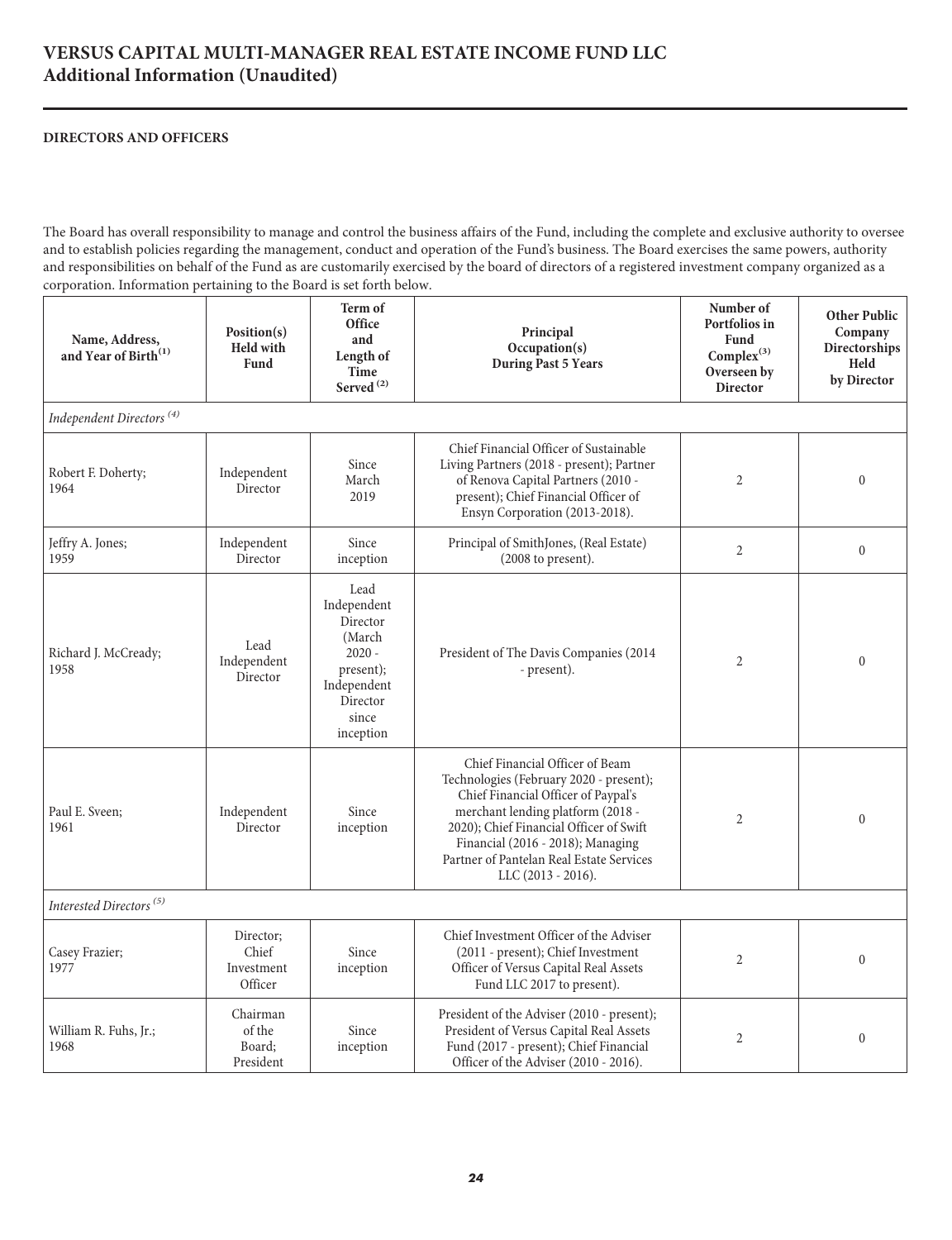# **VERSUS CAPITAL MULTI-MANAGER REAL ESTATE INCOME FUND LLC Additional Information (Unaudited)**

| Name, Address,<br>and Year of Birth $^{(1)}$ | Position(s)<br><b>Held with</b><br>Fund    | Term of<br>Office<br>and<br>Length of<br>Time<br>Served $(2)$ | Principal<br>Occupation(s)<br><b>During Past 5 Years</b>                                                                                             | Number of<br>Portfolios in<br><b>Fund</b><br>Complex $^{(3)}$<br>Overseen by<br><b>Director</b> | <b>Other Public</b><br>Company<br><b>Directorships</b><br>Held<br>by Director |
|----------------------------------------------|--------------------------------------------|---------------------------------------------------------------|------------------------------------------------------------------------------------------------------------------------------------------------------|-------------------------------------------------------------------------------------------------|-------------------------------------------------------------------------------|
| Mark D. Quam;<br>1970                        | Director;<br>Chief<br>Executive<br>Officer | Since<br>March<br>2019                                        | Chief Executive Officer of the Adviser<br>(2010 - present); Chief Executive Officer<br>of Versus Capital Real Assets Fund LLC<br>$(2017 - present).$ |                                                                                                 |                                                                               |

<sup>(1)</sup> The address of each member of the Board is: c/o Versus Capital Multi-Manager Real Estate Income Fund LLC, 5050 S. Syracuse Street, Suite 1100, Denver, Colorado 80237.

 $<sup>(2)</sup>$  Each Director will serve for the duration of the Fund, or until his death, resignation, termination, removal or retirement.</sup>

(3) The term "Fund Complex" as used herein includes the Fund and Versus Capital Real Assets Fund LLC.

<sup>(4)</sup> "Independent Directors" means members of the Board who are not "interested persons" of the Fund, the Adviser, the Securities Sub-Advisers, the Distributor, or any affiliate of the Fund, the Adviser, the Securities Sub-Advisers or the Distributor, as defined by the Investment Company Act (the "Independent Directors").

<sup>(5)</sup> "Interested Directors" means members of the Board who are "interested person," as defined in the Investment Company Act, because of such person's affiliation with the Fund (the "Interested Directors").

Additional information about the Directors is available in the Fund's Statement of Additional information.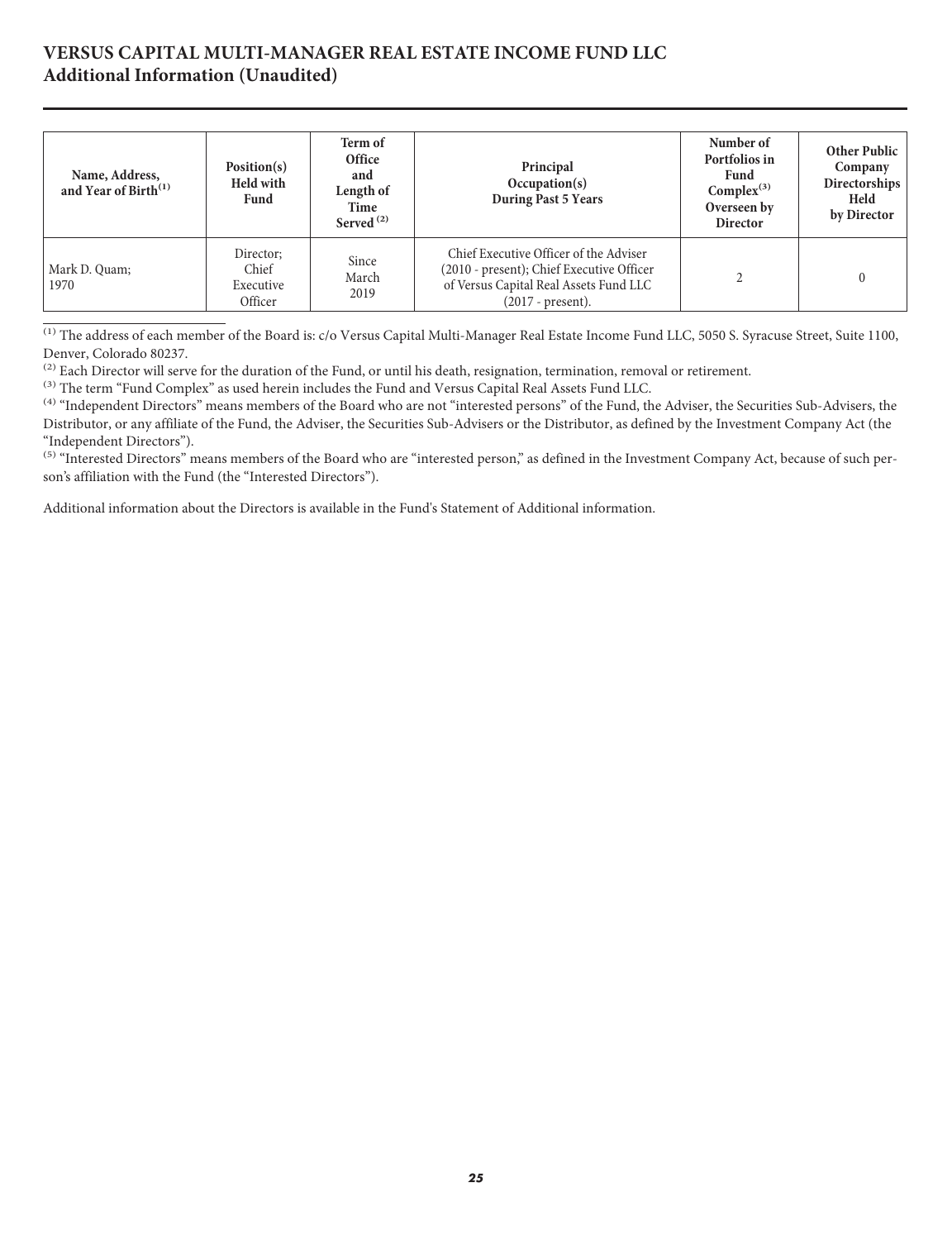# **OFFICERS**

| Name, Address and Year of<br>$Birth^{(1)}$                           | Position(s) Held with<br>Fund         | Term of Office and<br>Length of Time<br>Served $^{(2)}$ | <b>Principal Occupation(s)</b><br><b>During Past 5 Years</b>                                                                                                                                                                                                                                                                                                                                                                                                                                                                                                                                                                                          |
|----------------------------------------------------------------------|---------------------------------------|---------------------------------------------------------|-------------------------------------------------------------------------------------------------------------------------------------------------------------------------------------------------------------------------------------------------------------------------------------------------------------------------------------------------------------------------------------------------------------------------------------------------------------------------------------------------------------------------------------------------------------------------------------------------------------------------------------------------------|
| Mark D. Quam;<br>1970                                                | Chief Executive Officer               | Since inception                                         | Chief Executive Officer of the Adviser (2010 to present); Chief<br>Executive Officer of Versus Capital Real Assets fund LLC<br>(2017 to present).                                                                                                                                                                                                                                                                                                                                                                                                                                                                                                     |
| William R. Fuhs, Jr.;<br>1968                                        | President                             | Since inception                                         | President of the Adviser (2010 to present); Chief Financial<br>Officer of the Adviser (2010 to 2016); President of Versus<br>Capital Real Assets Fund (2017 to present).                                                                                                                                                                                                                                                                                                                                                                                                                                                                              |
| Casey Frazier;<br>1977                                               | Chief Investment Officer              | Since inception                                         | Chief Investment Officer of the Adviser (2011 to present);<br>Chief Investment Officer of Versus Capital Real Assets Fund<br>LLC (2017 to present).                                                                                                                                                                                                                                                                                                                                                                                                                                                                                                   |
| Dave Truex:<br>1983                                                  | Deputy Chief Investment<br>Officer    | Since November 2021                                     | Deputy Chief Investment Officer of Versus Capital Real Estate<br>Assets Fund LLC (November 2021 to Present); Deputy Chief<br>Investment Officer of the Adviser (2017 to Present); Portfolio<br>Manager for Colorado's Public Employees Retirement<br>Association (2013 to 2017).                                                                                                                                                                                                                                                                                                                                                                      |
| Brian Petersen;<br>1970                                              | Chief Financial Officer,<br>Treasurer | Since August 2019                                       | Chief Financial Officer and Chief Operating Officer of the<br>Adviser (January 2022 to present); Managing Director, Fund<br>Financial Operations of the Adviser (July 2019 to December<br>2021); Chief Financial Officer and Treasurer of Versus Capital<br>Real Assets Fund LLC, (August 2019 to present); Senior Vice<br>President of OFI Global Asset Management, Inc.<br>(January 2017 to May 2019); Vice President of OFI Global Asset<br>Management, Inc. (2007-2017).                                                                                                                                                                          |
| Dustin C. Rose;<br>1983                                              | Assistant Treasurer                   | Since November 2021                                     | Assistant Treasurer of Versus Capital Real Estate Assets Fund<br>LLC (November 2021 to Present); Director of Fund Financial<br>Operations of the Adviser (2020 to present); Assistant Vice<br>President of OFI Global Asset Management, Inc. (2016 to<br>$2020$ ).                                                                                                                                                                                                                                                                                                                                                                                    |
| Steve Andersen;<br>Chief Compliance<br>Officer and Secretary<br>1976 |                                       | Since October 2018                                      | Chief Risk Officer of the Adviser (February 2022 to present);<br>Chief Compliance Officer of the Adviser, the Fund, and Versus<br>Capital Real Assets Fund LLC (October 2018 - present);<br>Secretary of the Fund and Versus Capital Real Assets Fund LLC<br>(December 2018 - present); Chief Operating Officer of the<br>Adviser (October 2018 to January 2022); Vice President of<br>Compliance at Janus Henderson Investors (August 2017 to<br>August 2018); Assistant Vice President of Compliance at Janus<br>Capital Group (January 2016 to August 2017); Senior<br>Compliance Manager at Janus Capital Group (August 2011 to<br>January 2016). |

The address, year of birth, and a description of principal occupations during the past five years are listed below for each officer of the Fund.